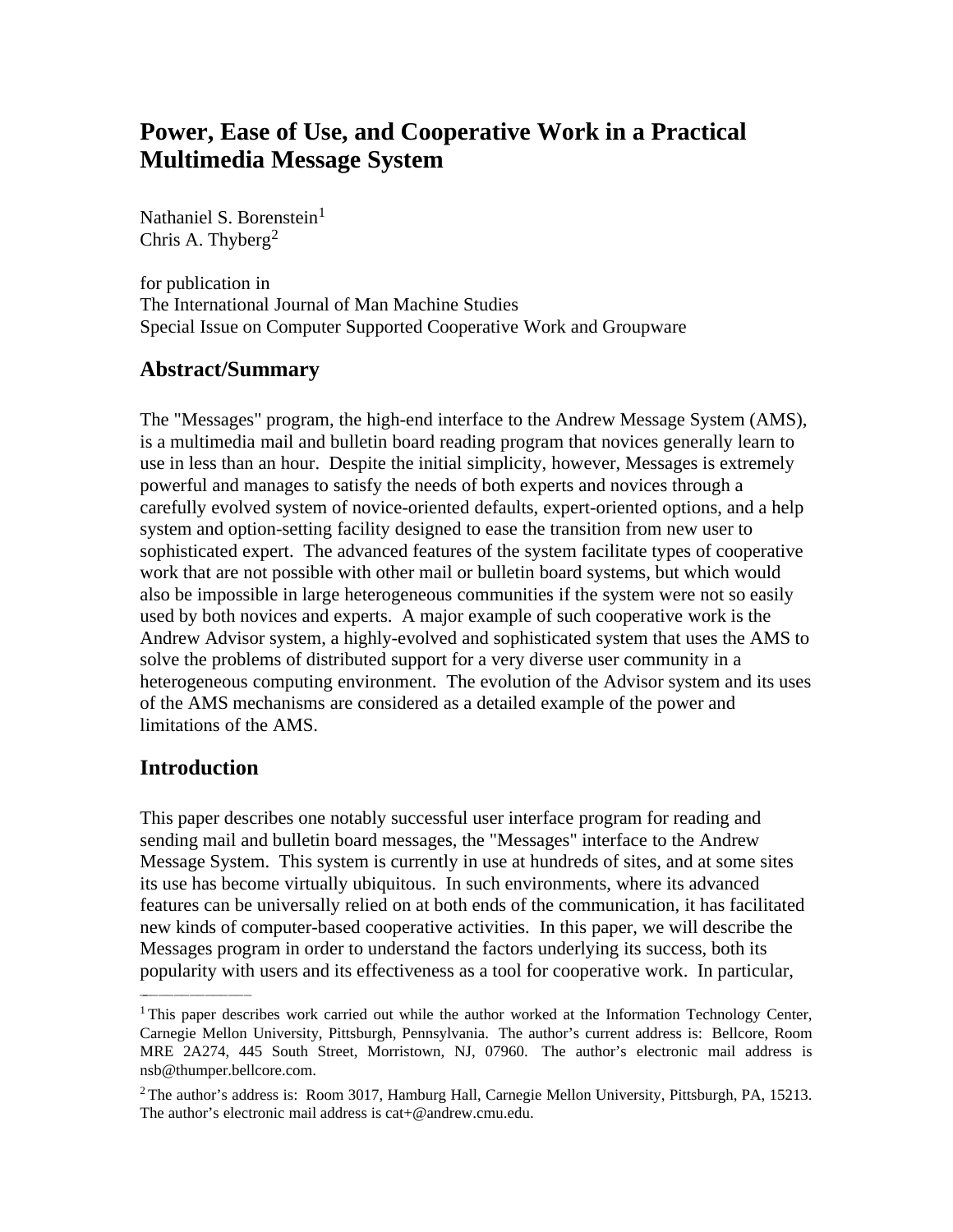we will focus on the question of how it manages to accommodate the diverse needs of novices and experts alike. Finally, we will look at an example of how the system has been successfully used by an independent group to support a rather complex form of cooperative work, the Andrew Advisor system.

### **Underlying Design Principles**

A good user interface is, of course, always good news to the people who have to use it. All too often, however, it has proven difficult or impossible to determine, after the fact, what has made a user interface successful or popular. The lessons of popular user interfaces are often idiosyncratic and difficult to generalize, or just plain obscure, as noted in Borenstein & Gosling (1988). In the case of the Messages program, as with all others, a great deal of debate could be made over the reasons for its strengths and weaknesses, or indeed over the precise nature of those strengths and weaknesses. In this case, however, the program was initially built and subsequently remodeled a clear foundation of assumptions and beliefs about user interface technology, so that the end product may justifiably be viewed as the result of an experiment, an empirical application of one set of user interface design principles. We will make these principles explicit before describing the program itself.

The principles put forward here were not explicitly stated or committed to print prior to the Andrew project, but they were certainly strongly-held beliefs that were often expressed in conversation. One of the authors has recently produced an expanded attempt to enunciate these as general principles for user interface design (Borenstein (1990a)). In that book, arguments are made to justify the principles. Here, however, we will treat the principles as axioms, and will consider the resulting artifact, the Messages program, as empirical result of the application of these axioms. Or, to put it more simply, we describe the principles and the result, in the hope that the connection between the two will tend to support the validity of the basic design principles involved.

- **Assumption 1:** The actual utility of applications that promise to support Computer-Supported Cooperative Work (CSCW) cannot be judged in the absence of a real user community. Any system, therefore, that claims to make a contribution to CSCW, but has no significant base of regular users, is making an empty or unverifiable claim.
- **Assumption 2:** Usability is an essential prerequisite for any software system with a significant user interface component, which includes all systems to support cooperative work. Even in "research" systems, if the focus of the research is on doing something for end users, as it necessarily must be in all CSCW research, then a highly polished and usable interface is essential. The absence of such an interface will make it nearly impossible to obtain a realistic user community, and will thus necessarily skew any research results in such a way as to make it nearly impossible to evaluate the underlying ideas.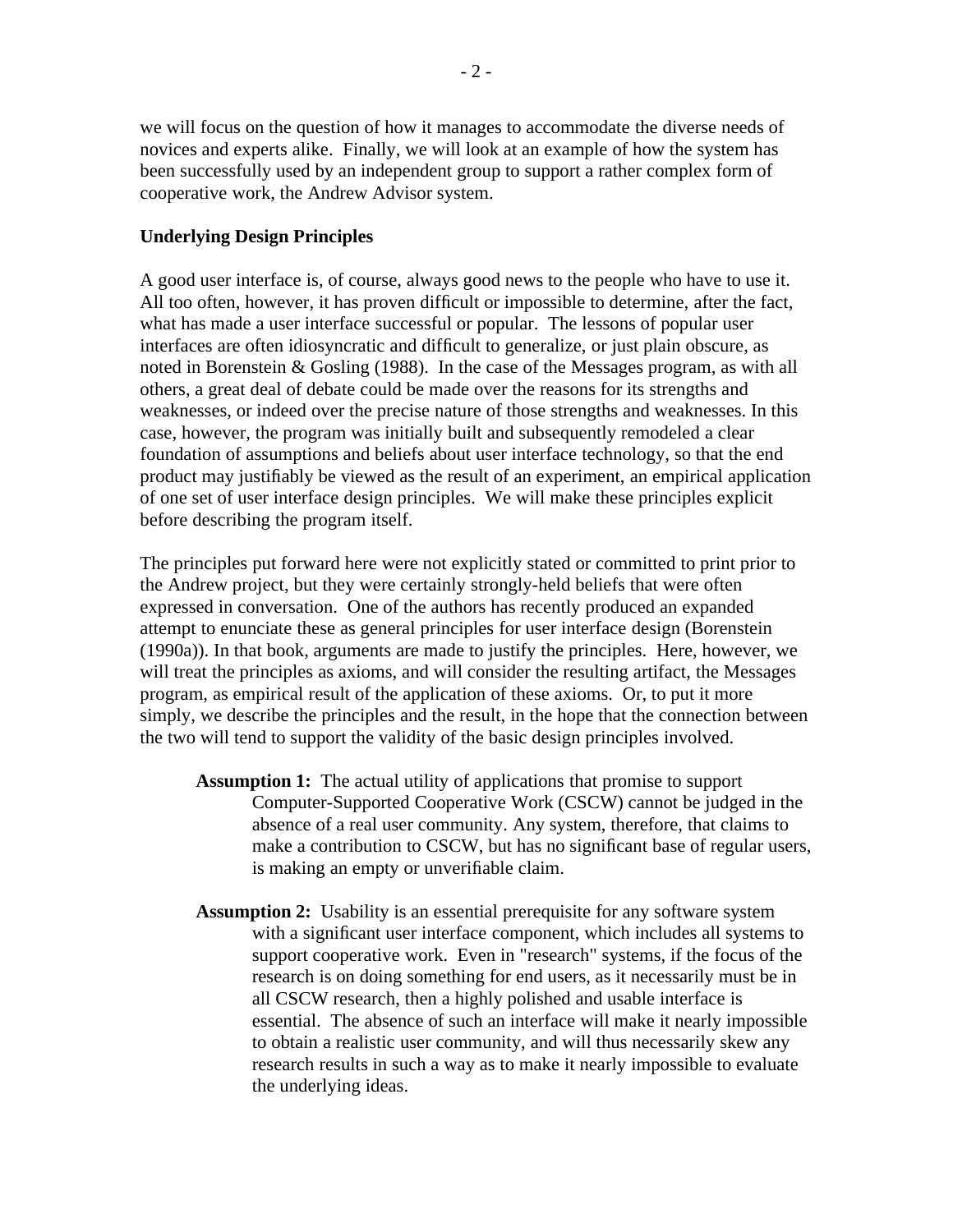- **Assumption 3:** In user interfaces, there is *no* fundamental trade-off between power, complexity, and usability. The most complex and powerful systems can also be the easiest to use, if designed properly, subject to ongoing, consciously evolutionary development.
- **Assumption 4:** In a complex user interface, all defaults should be carefully tuned for the most common novice user responses and expectations.
- **Assumption 5:** Powerful but potentially confusing user interface features should be turned off by default, so as to not conflict with novice learning.
- **Assumption 6:** Mechanisms must be provided to ease the transition from novice to expert, especially in systems where powerful expert-oriented features are not made available without explicit user action to request them.
- **Assumption 7:** Good user interfaces are grown and evolve. The most essential part of the design process is the evaluation of and improvement upon previous versions of the interface, based on feedback from and observation of real users of the system.

This paper views the Messages program as an uncontrolled field test of the above assumptions. The successes and failures of the system cannot be absolutely demonstrated to have resulted directly from these assumptions, but it is the authors' belief that a substantial connection does exist. At the very least, the principles provide the philosophical background against which the system should be understood.

# **Andrew and its Message System**

Besides the philosophical background, there is also a technical background that must be understood in order to have a clear understanding of the Messages program. Messages was produced as a part of the Andrew project, about which a brief explanation is in order.

The Andrew Project (Morris, Satyanarayanan, Conner, Howard, Rosenthal, and Smith (1986), Morris (1988), Borenstein (1990b)) was a collaborative effort of IBM and the Information Technology Center at Carnegie Mellon University. The goal of the Andrew project was to build a realistic prototype of a university-wide distributed computing environment. That is, particular emphasis was paid to the needs of the academic and research communities. The success of that effort can be measured in part by the fact that the prototype has been taken up and is now fully supported by the University's central computing organizations.

As the project evolved, it concentrated on three main parts. The Andrew File System (Howard (1988), Howard, Kazar, Menees, Nichols, Satyanarayanan, Sidebotham, & West (1988), Kazar (1988), Kazar & Spector (1989)) is a distributed network file system designed to provide the illusion of a uniform central UNIX file system for a very large network (10,000 workstations was the design goal).<sup>3</sup> The Andrew Toolkit (Palay,

<sup>3</sup> The Andrew File System technology, AFS 3.0, is a product of Transarc Corporation.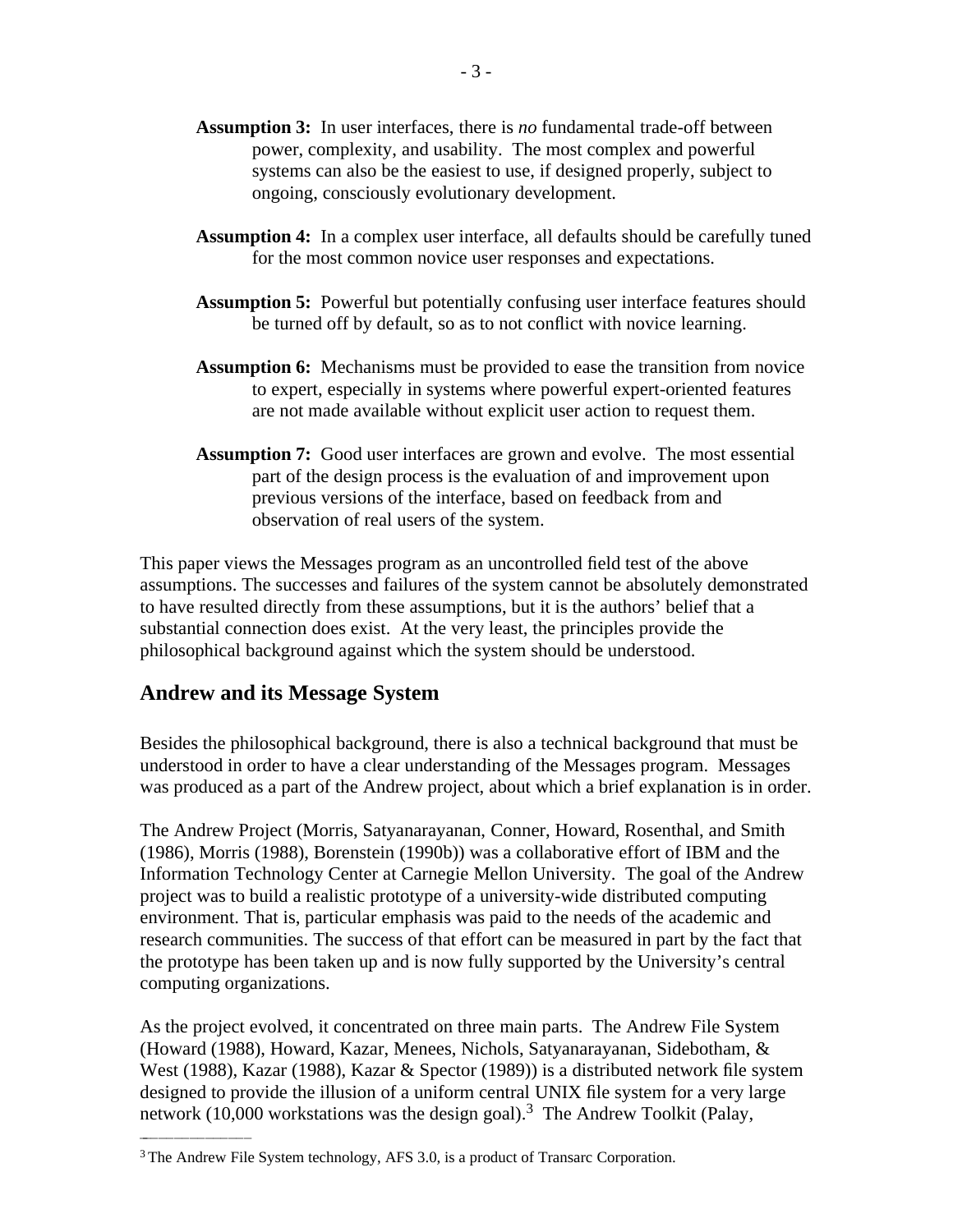Hansen, Kazar, Sherman, Wadlow, Neuendorffer, Stern, Bader, & Peters (1988), Borenstein (1990c)) is a window-system-independent programming library to support the development of user interface software. It currently supports a number of applications, including a multi-media editor that allows seamless editing of text, various kinds of graphics, and animations.

The third main piece of Andrew is the Andrew Message System, or AMS. The AMS, which makes heavy use of the file system and the toolkit, provides a large-scale mail and bulletin board system. It transparently supports messages which include text, pictures, animations, spreadsheets, equations, and hierarchical drawings, while also supporting "old-fashioned" text-only communication with low-end machines such as IBM PCs and with the rest of the electronic mail world. The Andrew Message System has, in recent years, become widely available; while the Carnegie Mellon installation is still the largest by some measures, there are other large Andrew sites, one of which has a bulletin board system at least twice as large as Carnegie Mellon's. This paper primarily reflects experience with the system at Carnegie Mellon, however, as that is where the system was developed, has been used for the longest time, and has been most readily observed by the authors.

There are many parts to the Andrew Message System, including several non-multimedia user interfaces for reading mail and bulletin board messages from low-end terminals and PCs. There are also several AMS subsystems that have relatively small user interface components, such as the distributed message delivery system. A detailed description of the Andrew Message System is beyond the scope of this paper and can be found elsewhere (Rosenberg, Everhart, & Borenstein (1987), Borenstein, Everhart, Rosenberg, & Stoller (1988), Borenstein & Thyberg (1988), Borenstein, Everhart, Rosenberg, & Stoller (1989)). This paper will concentrate on the high-end user interface, the "Messages" program, and on the manner in which it has proven to be particularly conducive to cooperative work.

# **Messages: The System Functionality**

Although the AMS is a complex system made of many parts, to most users the term "AMS" is virtually synonymous with the Messages user interface program, which is all they actually see of the AMS. Messages presents a basic user interface that is quite similar to many other mail and bulletin board readers, easing the learning process for many users. Hidden behind the superficial similarity, however, is a wealth of powerful features that await the interested user.

## **The Messages Windows**

Messages runs under any of several window management systems, the most common of which is the X11 window system from MIT (Scheifler  $& Gettys (1987)$ . The program can open multiple windows on the screen, but typically the novice user is confronted with the single window shown in Figure 1, in which the screen is divided into several subwindows for message bodies, message "captions" (one-line summaries), and the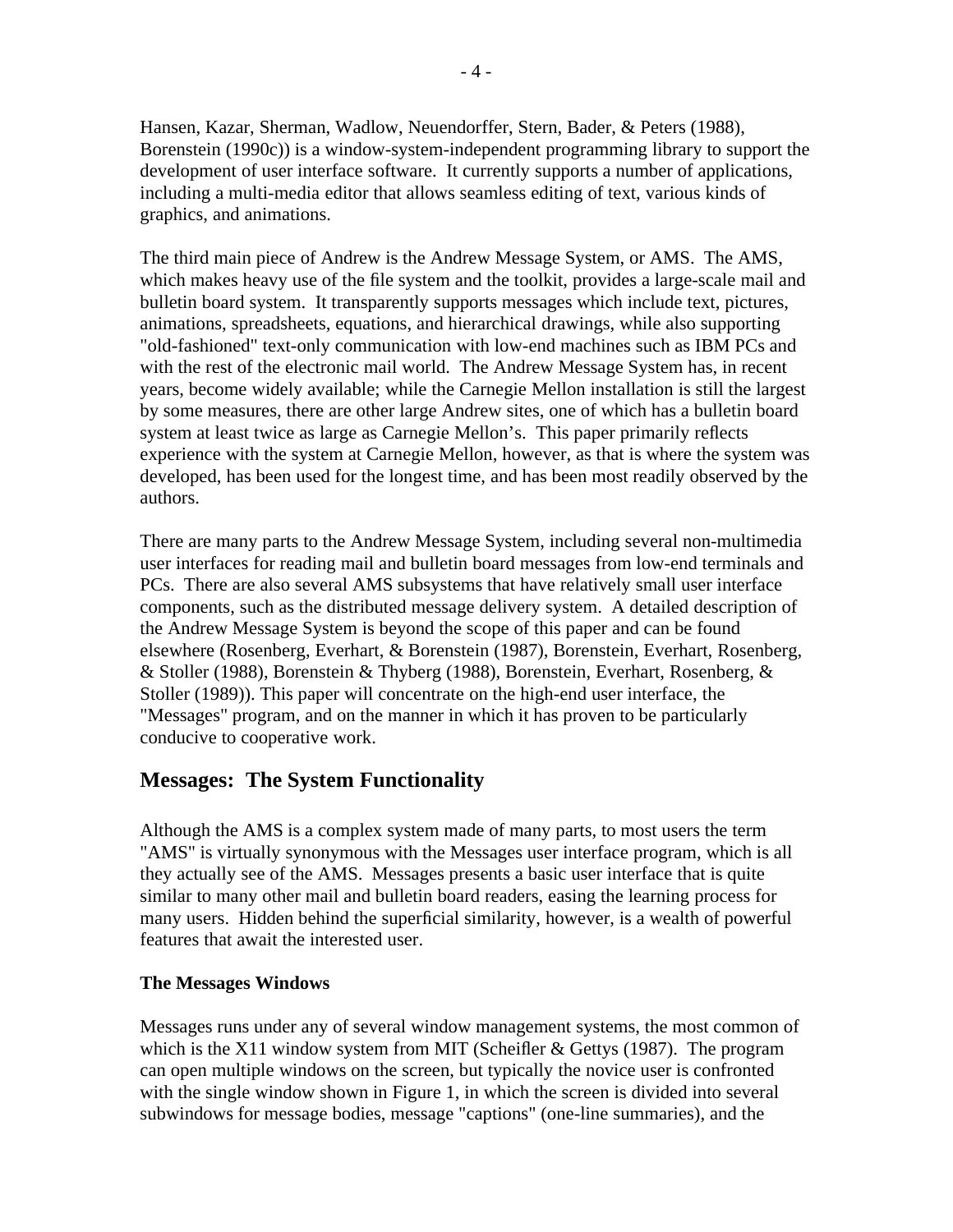names of message "folders" (collections or directories of messages, analogous to mail classes in some other systems).

Within this main window, the novice user can do everything one might need to do in the course of *reading* mail and bulletin board messages. The most common actions - selecting a new message or folder -- are accomplished by pointing and clicking. Other actions, such as deleting messages, are available via the standard Andrew pop-up menu mechanism. For the novice user, there is never any reason to touch the keyboard in the course of reading messages.

To send a message, a user may either choose the "**Send Message**" menu item or one of the "*Reply*" menus. This will cause a new "messages-send" window to appear on the user's screen, as pictured in Figure 2.

### **Multimedia features**

A major area in which Messages offers more functionality than most mail and bulletin board systems is in the integrated manner in which it includes formatted text and multimedia objects. In Figure 3, for example, the user is reading a message that contains a picture within formatted text. It is important to note that users can read, print, and otherwise manipulate such messages with absolutely no knowledge about the multimedia system. Multimedia messages are fundamentally no different, from the user's perspective, than any other messages in the system, and the user need learn nothing new in order to read most of them, and only a few new things in order to compose them

The multimedia capability of Messages has, perhaps not surprisingly, proven to be one of its most admired and successful features. Crucial to its success has been the fact that novices can receive and appreciate multimedia features with essentially no extra effort or learning. Also critical has been the ease with which new and casual users can master a subset of the multimedia authoring capabilities and still get substantial benefit from that subset. Nearly all Messages users quickly learn, for example, the ease and value of using multiple fonts within mail messages.

### **Active Message Features**

Another aspect of Messages that has proven extremely useful and popular is a set of features known collectively as "active messages." These are a set of specialized message types that carry with them, in addition to a normal (and possibly multimedia) message body, information that directs a particular interaction with the user. For example, one type of active message is the "vote" message. Here special headers direct the user interface to ask the user a multiple choice question, the answer to which will be mailed to a designated address for collection and tabulation. Figure 4 shows a user reading a vote message. In addition to votes, the Andrew Message System supports four other types of active messages: return receipt requests, enclosures, folder subscription invitations, and redistribution notices. (See Borenstein, Everhart, Rosenberg, & Stoller (1989) for details on active messages).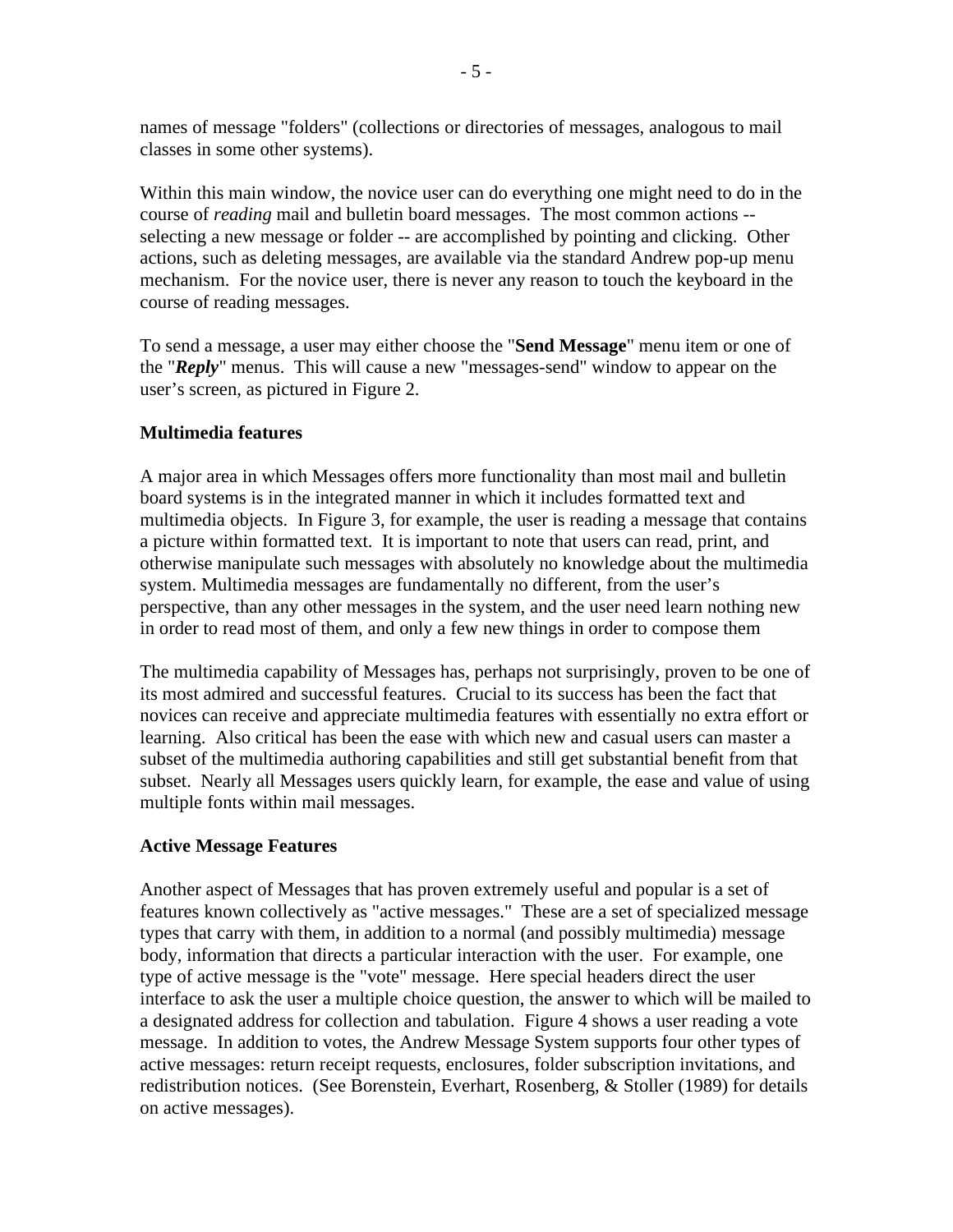As with multimedia messages, active messages require no special training to be of value to the receiver. For the receiver, they appear simply as messages that magically bring up dialog boxes and ask questions using mechanisms that are easily understood. The amount of expertise required to create an active message is also surprisingly small and is easily mastered by new users of the system.

It seems likely that the notion of "active messages" can be generalized substantially. This is the subject of one of the authors' recent research, Borenstein (1990d).

## **The FLAMES Message Filtering Language**

The AMS provides an embedded LISP-like language called FLAMES (Filtering Language for the Andrew MEssage System) that can be used to automatically classify new mail when it arrives. By default, new mail is placed in an automatically-created folder called "mail." However, a FLAMES program can sort incoming mail by keywords, by sender, or by any other aspect of the mail message, and can automatically place mail in the correct folder. (It is important, however, that the user "subscribe" to any folders in which mail is placed automatically, or the system will not automatically show the user the new messages in those folders.) Indeed, a FLAMES program can even reject mail by returning it to its sender, or it can automatically process the mail and send out an answer. The most common use for personal FLAMES programs is to automatically sort new incoming messages into folders. Beyond this, however, several complex FLAMES-based applications have been developed, and the Advisor system, to be described later in this paper, relies heavily on FLAMES for message processing.

### **Private Bulletin Boards and New Bulletin Board Creation**

The Andrew Message System supports a rich and flexible set of protection and configuration options that facilitate group communication. In particular, the protection mechanisms permit the creation of public bulletin boards, private bulletin boards (readable and postable only by members of a group), official bulletin boards (readable by all, postable only by a few), administrative and advisory bulletin boards (postable by all, readable by only a few), and various hybrids thereof. In addition, the protection mechanisms can be (and are) used to allow, for example, a secretary to read and process someone else's electronic mail. (Indeed, a secretary could create something like a magazine for an employer, containing only those pieces of the employer's mail that the secretary thought the employer would really want to see.) The rich protection options make it possible to use message "databases" in innovative ways, as will be illustrated later in this paper.

## **Customization Options**

Most of the optional features that have been described are relatively easy to learn. Beyond this, however, the Messages program is radically customizable using mechanisms that require substantially more expertise. The Andrew Toolkit, on which Messages is based, provides several such mechanisms, on several levels. In particular, it includes an "init file" mechanism, which offers a simple macro facility for creating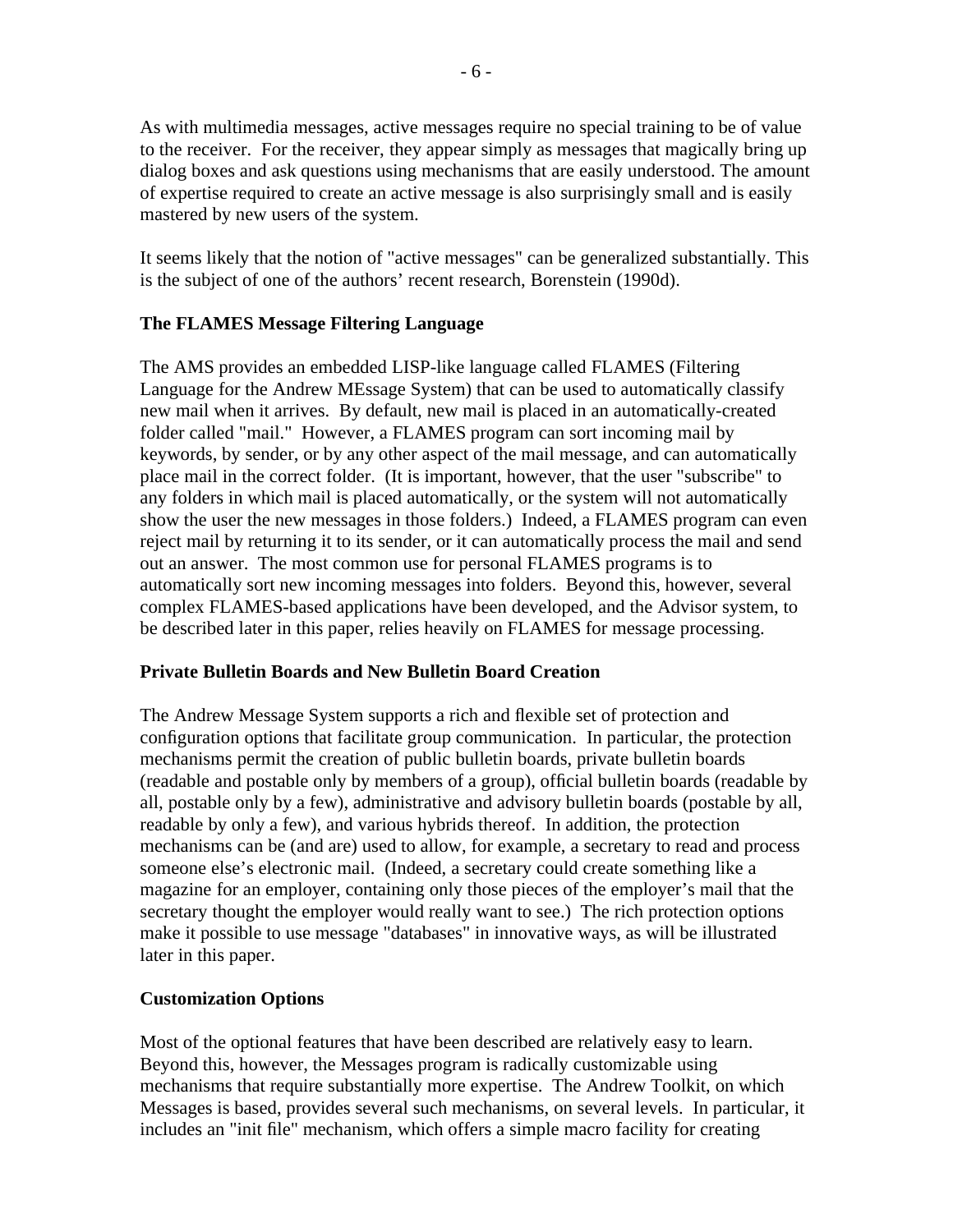compound commands. For situations where such a simple facility is inadequate, the toolkit includes Ness, an extension language described in Hansen (1990), which allows fully programmable customizations and extensions to the behavior of AMS, as well as the creation of powerful interactive objects that can be sent and received with Messages.

Though these mechanisms are complex enough to require substantial time and expertise to master, they are sufficiently useful and accessible to have been used on many occasions to create customized or extended versions of the AMS for specialized purposes, one of which will be discussed at some length later in this paper.

## **Other Advanced Features**

The AMS supports many other advanced features, too many to describe in detail here. These include:

- -- Electronic "magazines" which allow one user to act as an "information filter" for many other users and thus reduce the problem of "information flood."
- -- An unusually rich set of mechanisms for replying to messages.
- -- Support for easily including excerpts from one message in another in an aesthetically pleasing way.
- -- Heuristic validation of destination addresses.
- -- A rich set of variants on the basic notion of "subscribing" to a message folder.
- -- A large amount of functional support for manipulating message folders.
- -- Mechanisms for marking groups of messages and manipulating them as a group.

## **Learning About and Using the Optional Features**

As the Messages interface evolved, in every case where a choice had to be made between the needs of novices and the needs of experts, the default behavior of the program was targeted at novice users. The resulting program is undeniably easy for novices to use. For experts, the desire for extended functionality is accommodated through the use of options.

This is, in general, a tricky and risky enterprise, because there is really no difference between a non-existent feature and a feature that the expert doesn't know about or can't figure out how to use. In order to successfully meet the needs of experts, it was important to ensure that no major expertise would be required in order to use the expertoriented features.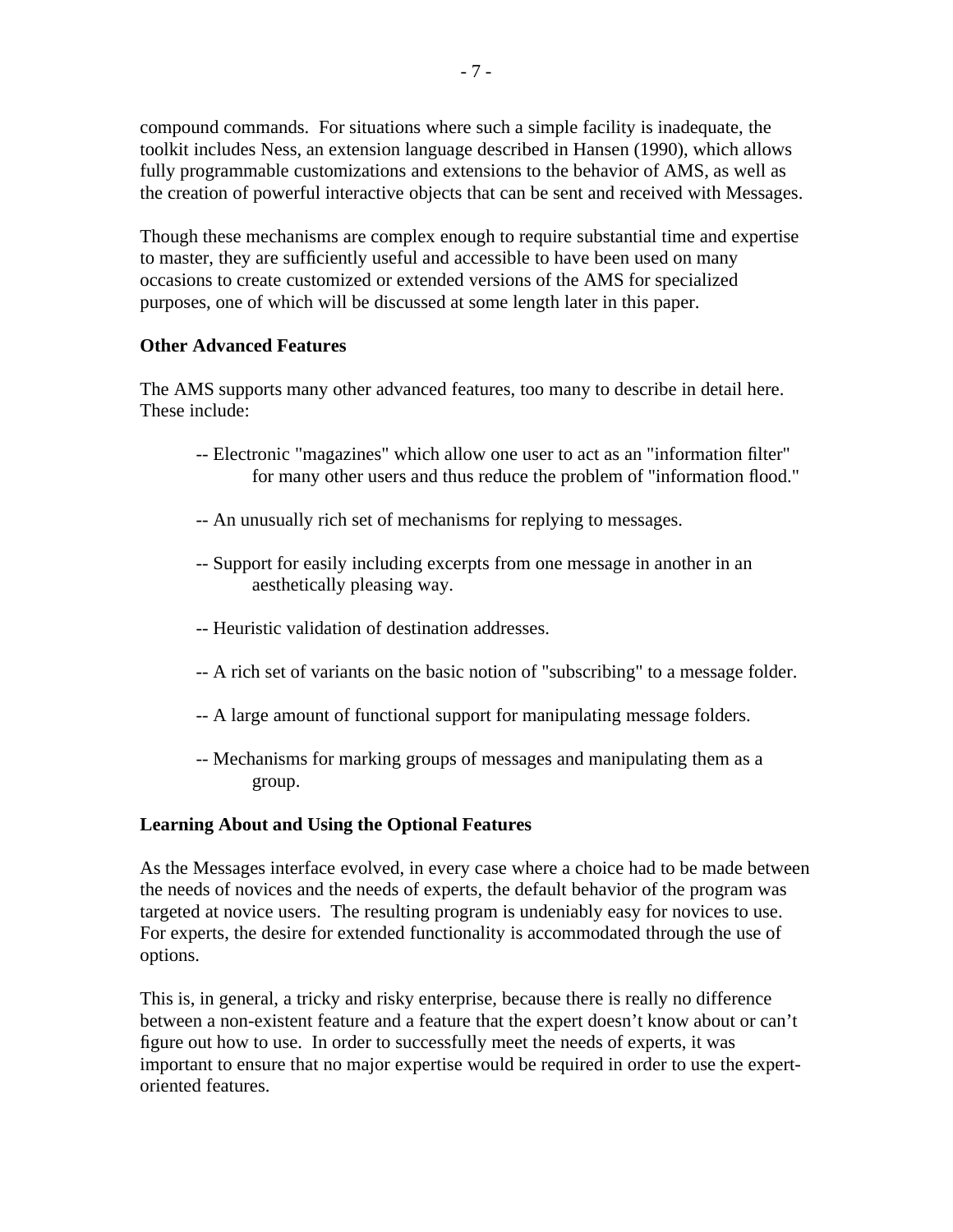The most important mechanism by which this is accomplished in the Messages program is the "Set Options" interface. In any message-reading window, the user can choose the "**Set Options**" menu option. When this menu action is initiated, the display is altered, as shown in Figure 5. Here the contents of the "captions" area have been replaced with a scrollable list of user-settable options, and the "bodies" area now displays a scrollable set of option-related information, including interaction objects that can be used to actually change the options.

Using the "Set Options" interface, users can easily learn about and use a large number of sophisticated options. By the time they have exhausted the potential of this interface, they are already expert Messages users by any reasonable definition. Beyond this point, further customization is still possible using more complex mechanisms, as previously mentioned. Although the Andrew help system provides significant assistance to users who want to master these mechanisms, they remain significantly harder than the "Set Options" mechanism. Most users never even attempt to learn to use the other mechanisms, so it is important that the needs of the majority of sophisticated and expert users be satisfied by the use of "Set Options."

# **The Myth of The Power/Usability Tradeoff**

There is a popular and widespread belief among programmers and end users alike that a fundamental tradeoff exists between easy-to-use, novice-oriented programs on the one hand and very powerful and customizable expert-oriented programs on the other. This belief persists in the absence of any really compelling evidence, and in spite of the existence of at least a few examples of programs that successfully "have it both ways."

Along with a handful of other programs, the Messages interface can be viewed as a proof-by-example of the fact that this is not a fundamental tradeoff. There is no reason *in principle* why an interface cannot meet the needs of both experts and novice users. Indeed, doing so is startlingly simple in theory, though exceedingly difficult in practice. Basically, only three things are required:

- 1. An easy-to-use, novice-oriented default interface.
- 2. A large set of powerful features and options that are not visible or enabled for new users.
- 3. A smooth, obvious, and easy-to-use mechanism by which users can gradually learn about the more advanced features.

Of course, all three of these things are much more easily said than done. In the case of Messages, these three things were successfully obtained only after a great deal of evolution, user testing, and independent evaluation. But it is important to understand that the popularity and success of the Messages interface was not attributable to any particular intuitive genius on the part of the builders, but rather to the process and environment in which the interface was developed.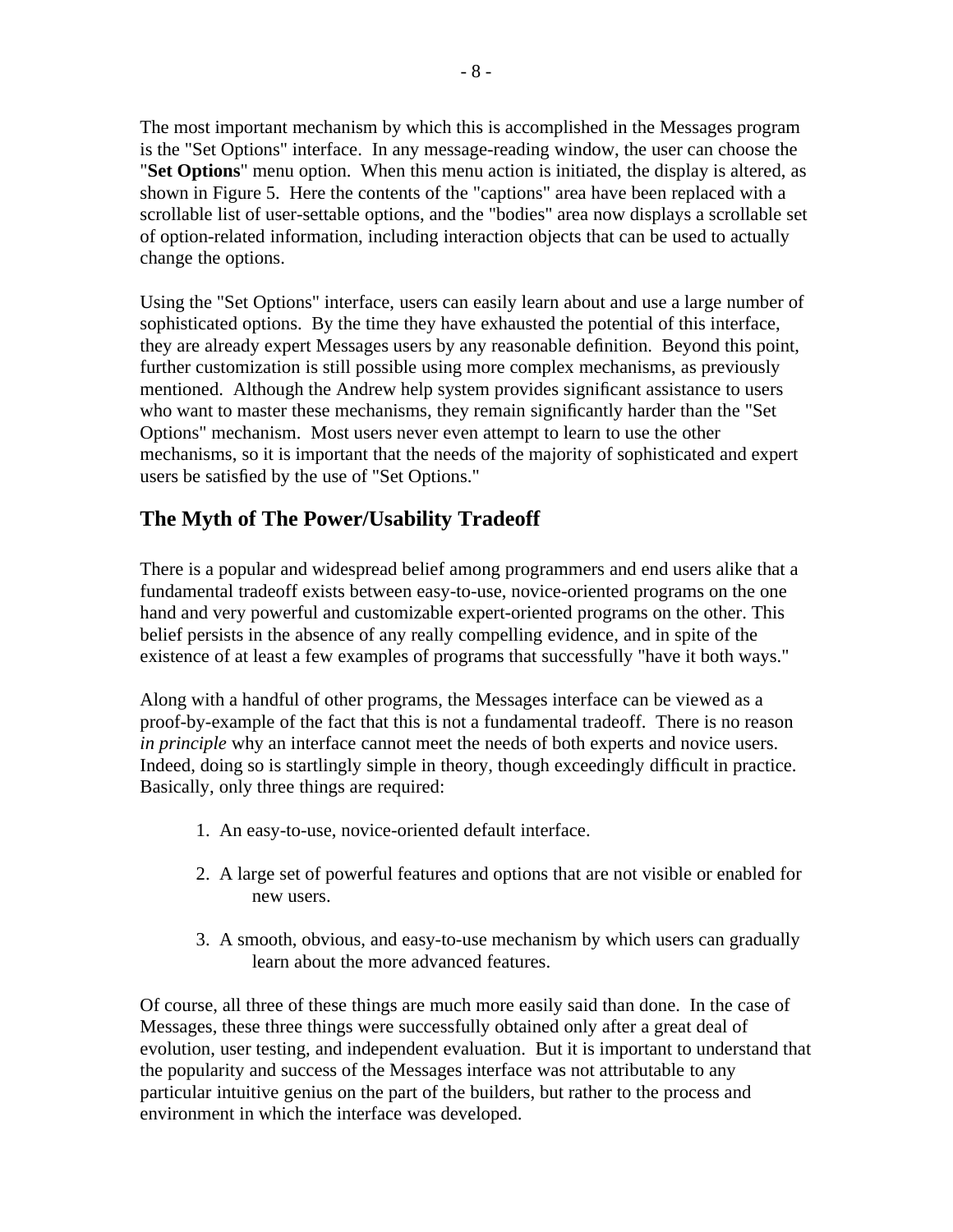The initial public releases of the Messages program, in particular, satisfied almost none of the users. Novices found the screen layout of the initial version, which mixed folder names and the new messages within each folder in a single scrollable text region, to be confusing and unintuitive. Experts, meanwhile, were frustrated by the many features that had been omitted in the name of usability (and also for expediency). In fact, the initial version was met with such hostility that it would have been reasonable to consider simply abandoning the whole project. The fact that the program was able to evolve into the popular interface described in this paper is indicative of the fact that something was done right in the process by which the system evolved.

The first salient feature of that evolutionary process is that it was long and painful. It took about four years of full-time programming work by one person, with additional work by many others at many points. Most of this time was spent trying to get a great number of details right. It is not at all obvious how the process could have been significantly streamlined. There just may be no substitute for sweat and hard work.

Another aspect of the evolution worth noting is that, from the second version on, the Messages program always had a large community of experienced users as well as a continuous influx of novice users (in the form of incoming freshman students at CMU). The expert users helped guarantee the continuing accretion of expert-oriented features, while the steady stream of new users ensured that the default settings would continue to be refined towards ease of use for novices.

Also crucial during this period was the fact that Messages captured the attention of a number of non-technical specialists who helped to guide its evolution. The Andrew project was able to hire, as consultants, a graphic designer to study the visual aspects of the program, technical writers to improve the documentation and interaction messages, and a human factors expert to study how novices and experts actually used the system and where they got stuck.

Most important, the Messages interface was able to evolve successfully because of the tenacity or stubbornness of many of the parties involved. The author bullheadedly proceeded from the assumption that nothing could possibly be wrong with the interface that couldn't be fixed with enough work -- an attitude which, while it produced a good interface in the end, may well have produced a much bigger system than was strictly necessary. The managers supported the project unflaggingly, possibly fearing that the failure of the flagship application would produce domino-like conclusions of failure for the Andrew File System and the Andrew Toolkit, on which the message system was based. The funding had been secured for several years by the initial CMU/IBM contract, so there was essentially no one inclined to put the brakes on the project. Thus, a project that might have appeared to be headed for failure in the early years succeeded in some measure because it was given enough time to evolve naturally. Many other promising projects have surely died due to the absence of such patience and stability.

One useful practice that helped ensure that changes made to Messages would be viewed as *positive* was that the author kept a permanent log of all functional changes made to the system. As the system matured through over one hundred releases of the software, this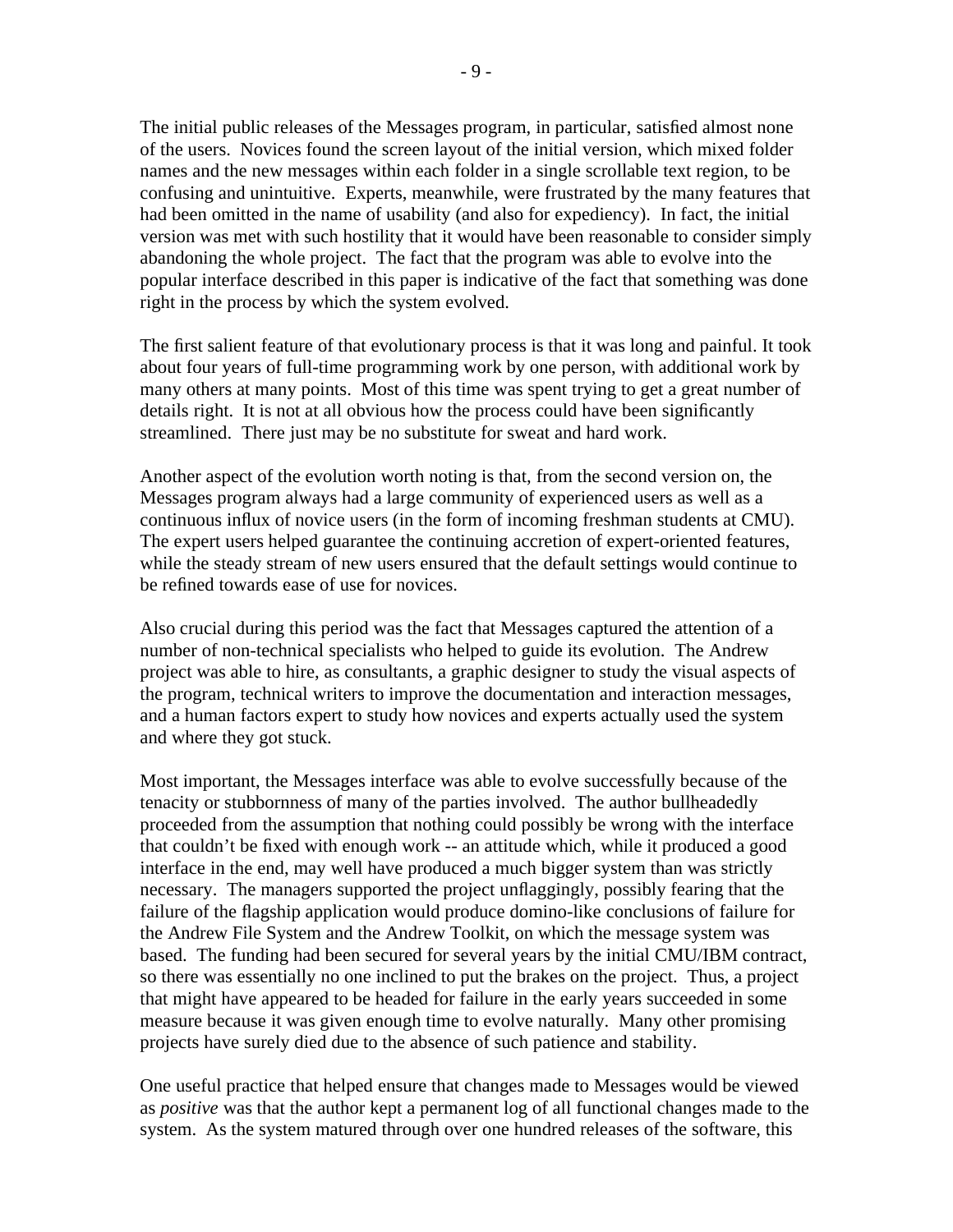list became increasingly important. When changes were contemplated, the list could be used to determine why the current functionality worked the way it did. Without this list, it is easy to imagine an endless cycle of changes that undid each other to please diverse audiences. The list made it easier to relate new user feedback to the earlier feedback that had shaped the prior evolution of the system.

It is interesting to note that while the Messages interface grew into a form pleasing to experts and novices alike, it did not do this smoothly or continuously. After the disastrously unpopular first release in the spring of 1986, the next few versions were targeted explicitly at increasing the satisfaction of those who were currently using the system, and thus displayed an increasing bent towards expert users. Later, with the influx of new students in the fall, concern shifted abruptly to the difficulties experienced by new users of the system. This pattern continued for several years -- expert-oriented refinements occurred in the spring and summer, and novice-oriented work was concentrated in the fall and winter. Good user interface projects are often driven by the needs of their users; in this case, the structure of the academic year was a fortunate coincidence that helped keep the Messages interface balanced between novice and expert concerns.

As the system developed, one of the last major pieces to be put in place was the "Set Options" interface. The evolutionary process just described had created a somewhat schizophrenic user base, with an artificially strong division between the novices and experts. Experts would request a new feature, it would be added, and an announcement would tell them explicitly what magic operation they had to perform in order to enable the new feature. But while established experts were able to assimilate one new bit of magic at a time, the growing body of such magic gradually became a major hurdle that prevented new users from growing into experts. That problem was substantially solved with the introduction of "Set Options."

Probably the hardest part of the evolutionary process was determining, whenever an expert-oriented change was made or contemplated, how that change would affect novices, who were rarely part of the discussion about the functional change. It is very difficult for experts to predict how novices will react. Thus it is often hard to determine whether or not a new feature should be available by default. Indeed, the wrong decision was made on more than one occasion, though this was only found out via feedback from later novices. The only useful principle in this regard is to at least make an effort to view each new feature through novice eyes; this will catch many, though not all, of the potential problems. The remainder simply have to be caught by experience with future novices.

To the authors, in hindsight at least, much of this appears to be little more than the application of common sense to practical user interface design. It is worth pausing, therefore, to consider why the myth of the power/usability tradeoff is so widespread. Here, too, the answer is mostly common sense: the above approach to interface evolution is quite costly, frustrating, and time-consuming. It is sufficiently hard and rare to build an interface that is exceptionally good for novices, or exceptionally good for experts, that most projects are more than satisfied with either achievement. For that reason, many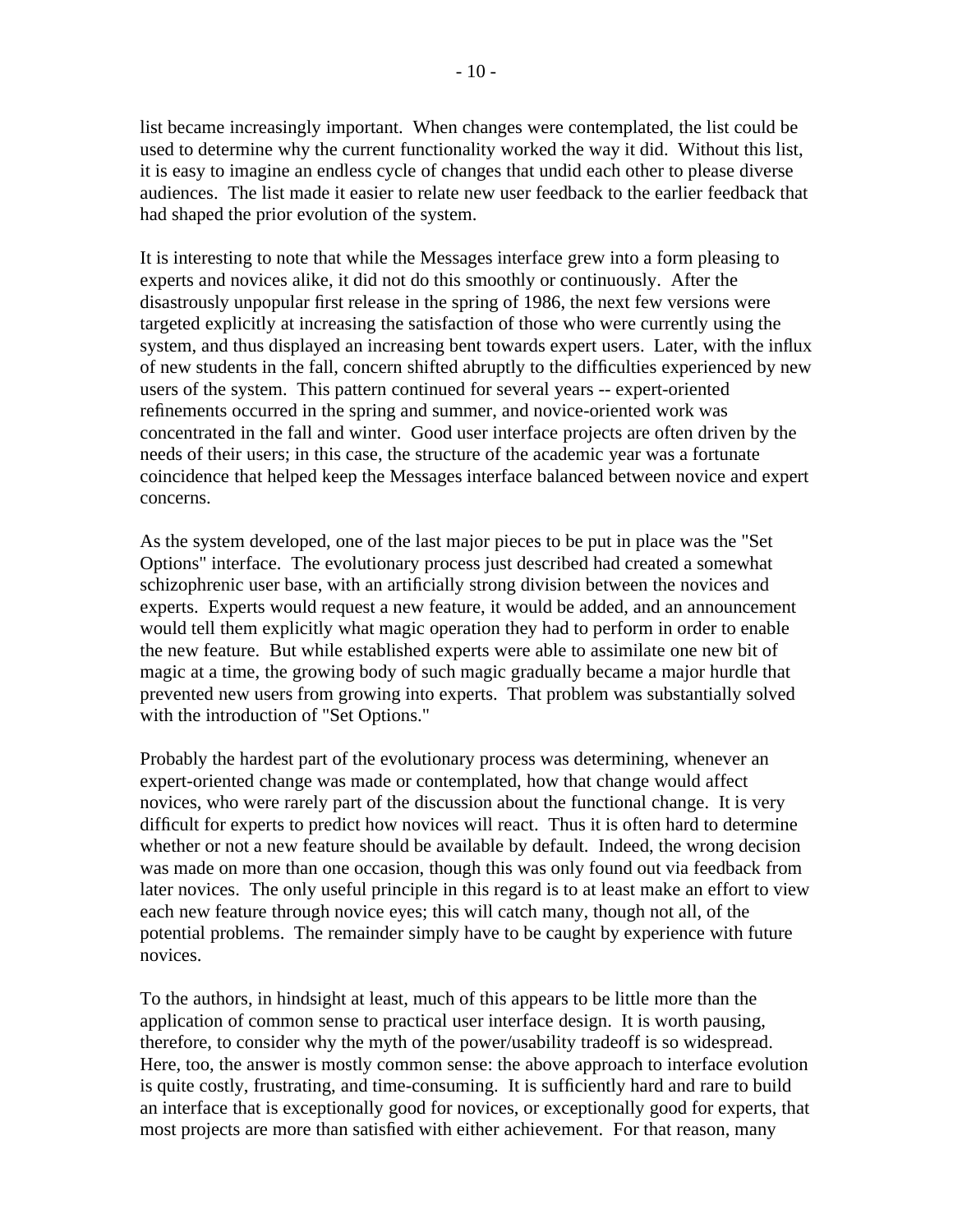users have rarely, if ever, been exposed to an interface that works well for both categories of user. The myth, then, is a simple case of unjustified extrapolation: if I've never seen an elephant, then elephants must not exist.

Unfortunately, the analogy may apply equally to the future prospects for interfaces that work well for novices and experts. Like the elephants, which are being slaughtered wholesale for their ivory, such interfaces may be almost doomed to extinction by the laws of economics. It is far from clear that there is any substantial economic advantage to building programs that are tuned for both novices and experts, but it is all too clear that building them in such a way entails substantial extra costs. It seems sadly unlikely, therefore, that we will see a proliferation of such programs in the near future.

# **Putting it all Together: Cooperative Work in the Andrew Message System**

The Andrew Message System has proven to be exceptionally popular with its user community in general. Weekly statistics indicate that roughly 5300 people use it at Carnegie Mellon to read bulletin boards regularly. Even more users read their personal mail with the system. The AMS is also in use at over a hundred other universities and research sites. This would be indication enough that the system is a success; however, the greatest enthusiasm has in fact been found among those who are using the AMS for substantial cooperative activity. Most notable among these devoted users are the people who provide support services on Andrew at CMU. The Andrew Advisor is a singular example of real-life cooperative work, conducted with the Andrew Message System.<sup>4</sup>

### **The Advisor System**

Centrally supported, distributed UNIX computing at CMU has a long and diverse history. The most recent milestone is the Andrew Project, as described above. Quite apart from the Andrew project is the much longer tradition of departmental UNIX computing, especially among such UNIX sophisticates as are to be found in the School of Computer Science. This tradition is a major influence on the development of centrally supported, distributed UNIX computing. Indeed, "collaboratively supported" is a better phrase than "centrally supported" since it indicates the (sometimes stormy) marriage of departmental and central facilities, systems administration, and user services.

The central computing organizations at Carnegie Mellon face unusual challenges in supporting their computing constituency. Four factors complicate the task. First, the distributed UNIX computing environment we provide has grown substantially beyond the Andrew project, and is now a complex assemblage of vendors' operating systems, the Andrew File System (now provided by Transarc Corporation), the X11 windowing environment from MIT, the Motif user interface offerings from the Open Software Foundation, third-party and campus-contributed software, and, of course, the components

<sup>4</sup> Substantially different versions of the following discussion of the Advisor electronic mail consulting service have appeared in Borenstein & Thyberg (1988) and Thyberg (1988).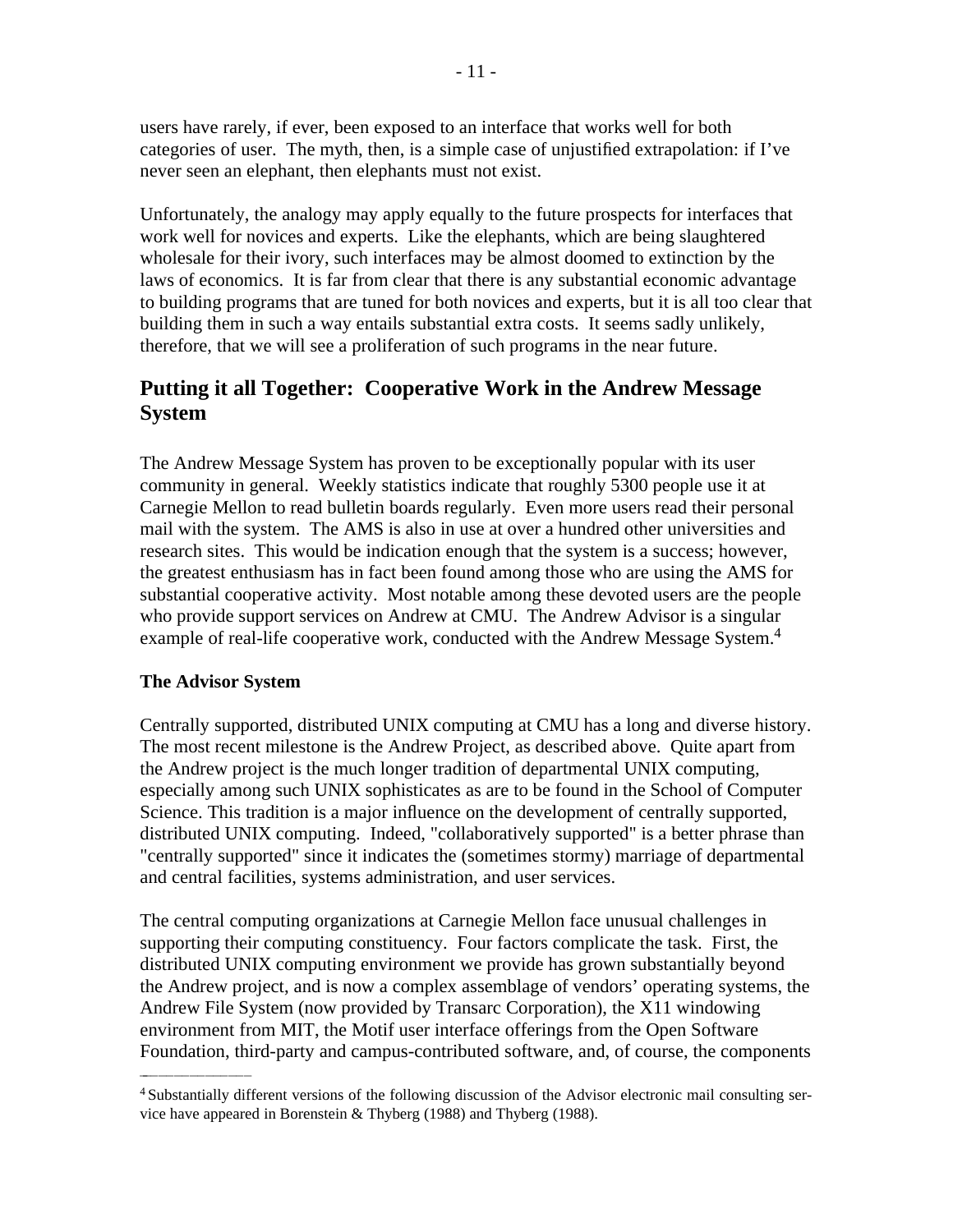of the Andrew project: ATK and AMS. Furthermore, this environment is provided and supported on hardware from many manufacturers. Second, although the environment has been widely deployed and promoted, it is an ever developing, rapidly changing environment. As a result, it is not too inaccurate to characterize the computing environment as a 9000-user beta-test site. Third, campus computing expertise is widely, but unevenly, distributed. The users span the entire spectrum from technophobe to technophile. Fourth, the people involved in software development and maintenance, system administration, and user services belong to several organizations and work in different buildings.

To cope with these challenges, members of the Distributed Workstation Services group (DWS), with the help of the AMS group, developed an extensive electronic mail consulting service called "Advisor." Advisor presents to the user a single, private, and personal help resource for every conceivable problem a user might encounter in the complex system described above. The user simply mails a query to Advisor's account. In 24-48 hours, private mail comes back to the user from Advisor's account, prepared by a DWS staff member. In fact, however, Advisor is the front-end of a vast network of bulletin boards that enlist the cooperative efforts of all the professional staffs in the central computing organizations.

## **Advisor I**

Advisor has been in use since January, 1985. In the earliest days, it was simply another Andrew account. One person logged in as "advisor," read the incoming mail, handled it with what limited tools were available (online lists, hardcopy lists, hand written notes, and a good memory for the status of a given request), gathered information by talking with the programmers, and sent out replies to the user. This worked reasonably well during the pilot deployment of Andrew when there were a small number of carefully selected users and the Andrew consultant had an office among the Andrew developers.

The first public Andrew workstation lab appeared in the spring of 1986. Shortly thereafter, Andrew accounts were made generally available. Advisor was immediately overwhelmed with mail. An additional consultant picked up Advisor duties, but there were always problems with how to divide the work between the two staff members and how to keep track of the status of any given message. A rudimentary method for classifying messages did exist, but the mechanism was clumsy, time-consuming, and not that useful because all the messages were lumped together in one large, flat mail directory. The combination of the large volume of the easy questions and the genuine difficulty of the hard questions made it difficult to process Advisor mail in a timely fashion. We clearly required some way of getting almost immediate assistance from the right people in the other organizations.

In the fall of 1986, the first version of what is now the Andrew Message System was released to campus. It marked a major advance in the integration of electronic communication. Personal mail and bulletin boards, though conceptually distinct, were now no longer different in kind. A public bulletin board and a user's private mailbox are both examples of message databases. The only real difference is the degree of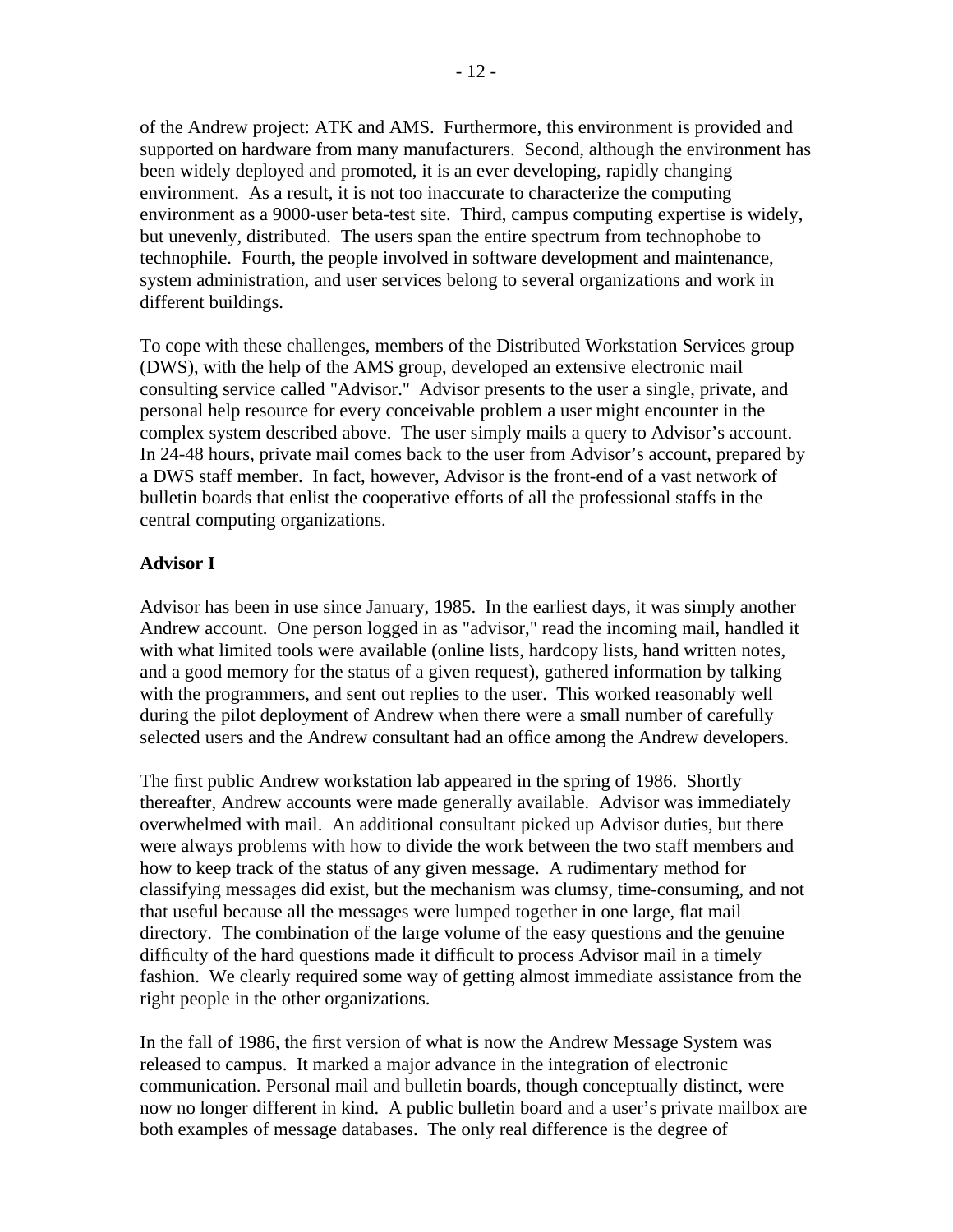accessibility to other users. As indicated above, the AMS supports a rich and flexible set of protection options that permit the creation of public bulletin boards, private bulletin boards, official bulletin boards, semi-private bulletin boards and shared mailboxes, and other variations on the theme. Furthermore, since message databases are built on top of the UNIX hierarchical directory structure, bulletin boards could now be nested within each other.

One of the authors hit on the idea of using bulletin boards as folders for classifying Advisor's mail. The authors created a suite of semi-private bulletin boards, postable by the whole community, but readable only by those in the central computing organizations, and wrote a program in a primitive stack-oriented language for automatically filing messages. (The stack-oriented language was the predecessor to the FLAMES language described earlier.) The result was Advisor II.

## **Advisor II**

Tom Malone, in his discussion of the Information Lens system in Malone, Grant, Turbak, Brobst, & Cohen (1987), has identified three fundamental approaches for handling large volumes of electronic information. The first approach, *cognitive filtering*, attempts to characterize the contents of a message and the information needs of the recipient. The system then matches messages about XYZ with readers who have expressed an interest in XYZ. The second approach, *social filtering*, focuses on the relationships between the sender and the recipient. In addition to the message's topic, the status of the sender plays a role in the reader's interest in the message. The final approach, *economic filtering*, looks at implicit cost-benefit analyses to determine what to do with a piece of electronic mail. Advisor II relied heavily on both cognitive and social filters as the criteria for automatic message classification.

Each message to Advisor that did not come from a member of a known set of Advisor "helpers" was assumed to be from a user requesting assistance. The message was then placed on a bulletin board called "*advisor.open*." The Advisor staff subscribed to this bulletin board and used it as an inbox for new questions. A copy of mail from the user was also placed in *advisor.trail,* to assist the staff in keeping track of requests, and to *advisor.qa*, to which answers would also eventually go, thus forming a repository of useful past work. Thus, the first criterion for sorting the mail was a social one - is the sender a helper or a user? The list of the helpers, that is, the staffs of the various computing organizations, had to be kept current as constants within the stack language program that did the automatic filing of messages.

An incoming question from a user was also copied to one of a series of subject-specific bulletin boards, according to keywords in the subject line. For example, if a subject line was "mail bug," the message was copied to *advisor.mail*. These bulletin boards, though not open to the public, were readable by the developers, system administrators, etc., who subscribed to the bulletin boards covering their areas of interest and responsibility. To continue the example, the AMS group members subscribed to *advisor.mail*, thereby increasing the likelihood of seeing only those messages generally relevant to them. Uninformative or nonexistent subject lines caused the message to be copied to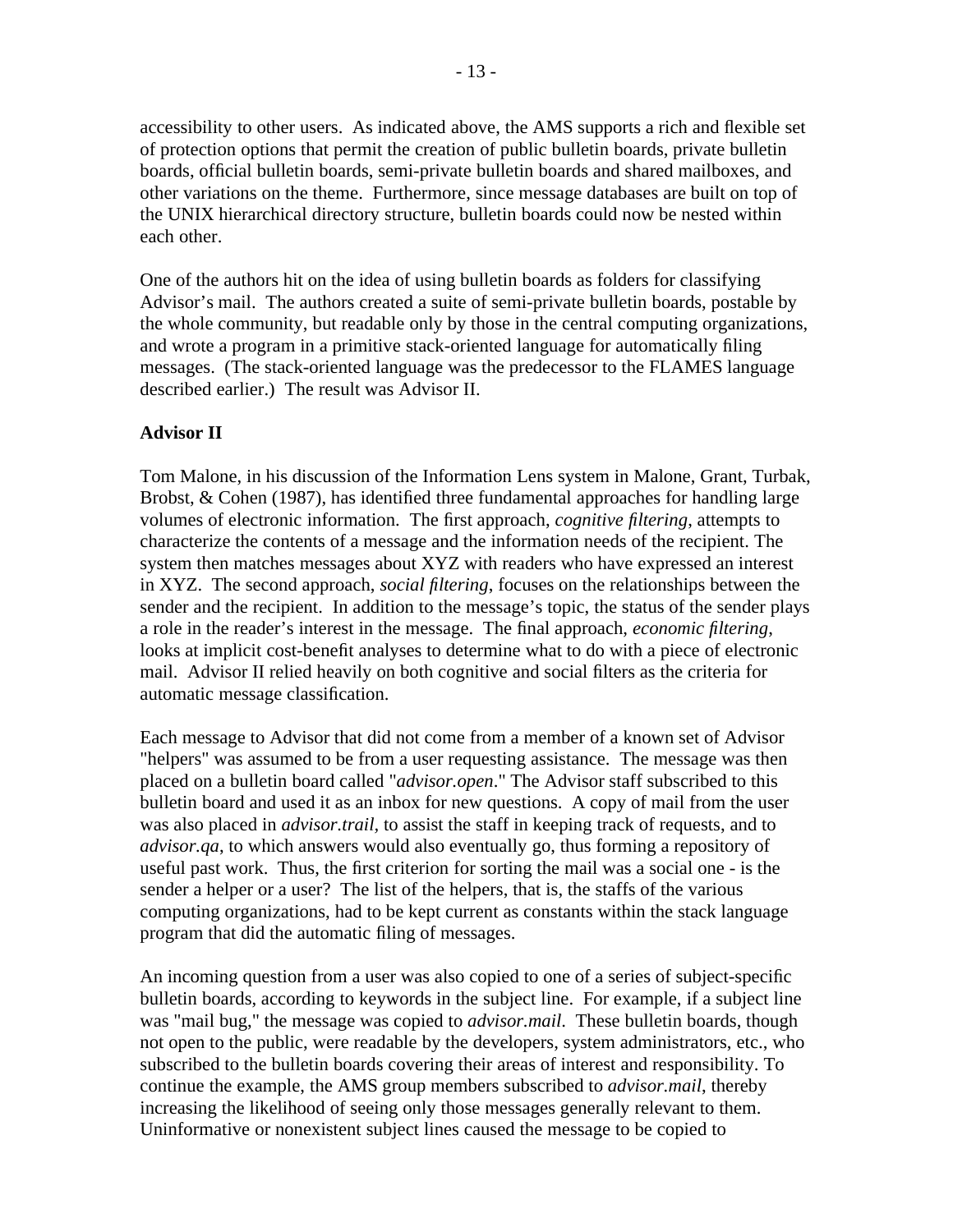*advisor.misc*. All good Advisor helpers were expected to subscribe to *advisor.misc*, in addition to their other subscriptions. Thus, the second criterion for sorting mail was a cognitive one - is the mail likely to be of interest to a particular group of people?

Cognitive and social filtering were combined at several critical junctures. For example, when the Advisor staff requested more information from the user, Advisor received a blind carbon copy of that request. Because the message was from Advisor, it did not go into *advisor.open* by virtue of the social filter which stipulated that Advisor was never to be taken as a user asking for help. Instead the message went to *advisor.trail* and to the relevant subject-specific bulletin board by virtue of cognitive filtering of the subject line. Another example was in the processing of contributions from Advisor helpers. A helper would see a question on some topical bulletin board. By choosing the "**Reply to Readers**" menu option (which prepends "Re:" to the same subject line as the user's initial post), the helper sent the answer, not to the user, but directly back to that subjectspecific bulletin board. By virtue of social filtering, mail from helpers never went into *advisor.open*, but only to some topic-oriented bulletin board. And when a final answer was sent to the user, the blind carbon receipt once again bypassed *advisor.open* because it was from Advisor and ended up on *advisor.trail* and the correct topical bulletin board. In addition, the Advisor would carbon copy the final answers to the *advisor.qa* bulletin board. Unfortunately, the questions and answers were not paired, but in chronological order, due to early limitations in the AMS.

To summarize: the Advisor staff answered questions from *advisor.open* as they were able. They kept an eye on the relevant subject-specific bulletin boards for help with the difficult problems. Having collected the information from the helpers, the Advisors sent polished answers back to the users. As far as the users could see, they had sent mail to Advisor and received an answer from Advisor. The fact that there was additional internal consultation was kept behind the scenes.

### **Evaluation of Advisor II**

The key feature of the first automated Advisor mechanism was the automatic filing of messages into subject-specific bulletin boards. The positive effect of this was two-fold. First, messages came to the immediate attention of the other technical groups. Often, the Advisor staff found that someone in another group had already answered the question before Advisor had even looked at it. This kind of proactive assistance was greatly appreciated. Second, because requests for more information and final answers passed back to the subject-specific bulletin boards, the other groups could provide problemsolving advice and assure technical accuracy.

However, the negative effects outweighed the positive. First, poorly phrased questions from the users led to many "misclassifications." The message filing algorithm worked quite well, but so many subject lines were virtually contentless, e.g. "Help!," that far too many messages ended up on *advisor.misc*: close to fifty percent of all mail to Advisor, according to the authors' estimate. Without better characterization of the message's content in the subject line, the Advisor staff were helpless to get the right mail to the right parties. The designers of Advisor considered the possibility of also searching the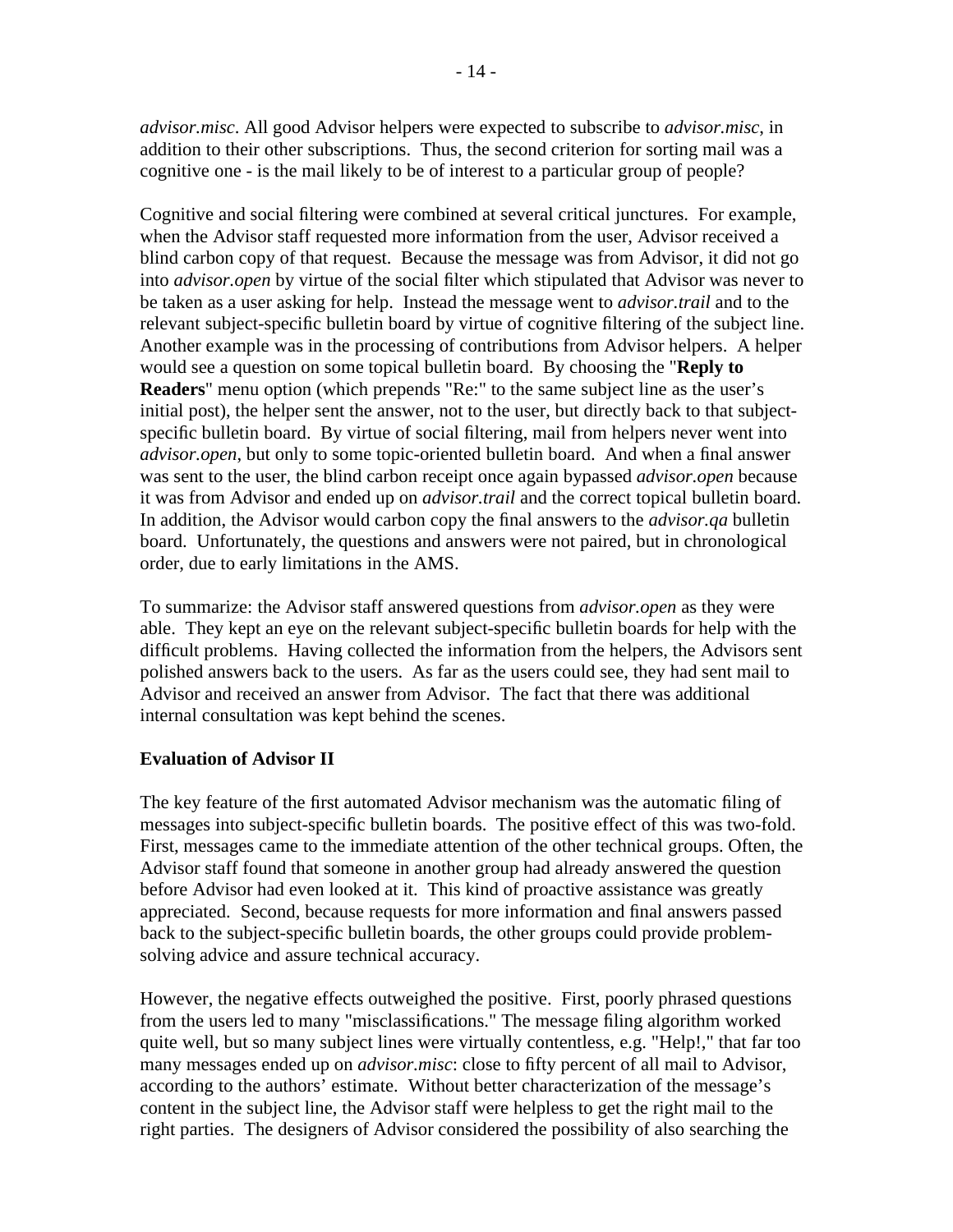body of a message for sort keys, but the pre-FLAMES filtering language was not powerful enough to support free-text information retrieval techniques. Advisor settled for pattern matching on the subject line, rather than suffer too many false keyword hits.

Second, with every question going to a subject-specific bulletin board, the Advisor helpers had no easy way to distinguish between the questions the Advisor staff knew how to answer and those they didn't. Hence, they wasted time answering some questions unnecessarily and neglected other questions for which help really was required. In retrospect, it seems like a truism, but actual use of the mechanism vividly showed that cooperative work disintegrates if what is expected, and from whom, are not clearly articulated. Computer-supported methods can just as easily exacerbate the problem of undefined expectations as alleviate it.

Third, because every blind carbon from Advisor and every message from an Advisor helper also went to the subject-specific bulletin boards, these soon became too cluttered to be of much use. On the one hand, helpers got tired of wading through them. On the other hand, Advisor, at that time, had no way to show a message and all the replies to it in a single chain, so it was sometimes very hard to find the answers that were already available. There is nothing so deadly to cooperation as seeming to ignore another's efforts. Despite Advisor's best intentions, this problem appeared far too often.

Fourth, because every question and every answer went to *advisor.qa*, but the question and the answer were not adjacent messages, *advisor.qa* proved to be virtually worthless as a resource for the Advisor staff.

These four failings were compounded by the rapidly growing amount of mail being sent to Advisor. More staff were needed, contributing to difficulties working from a single inbox, and the helpers were becoming frustrated beyond their willingness to assist in the support of Andrew. It was clear that Advisor needed a significant overhaul.

### **Advisor III**

The third version of the Advisor system was implemented in 1988, and, with the exception of the recent changes described below, Advisor III represents the current state of the system. In Advisor III, the only automatic sorting of incoming mail is by the day it arrived. This sorting is done by a FLAMES program. Mail goes into one of *advisor.inbox.monday*, *.tuesday*, etc. Student Advisors are each responsible for a particular day's worth of Advisor mail. They acknowledge every piece of user mail, handle most of the requests, and then cross-post the tough questions on topic-oriented bulletin boards with names like "*advisor.helpbox.mail*." Figure 6 gives a sampling of the current suite of helpboxes. They are very similar to the "magazines" mentioned previously -- they are, in essence, journals compiled by the Advisor staff of just those questions that require the help of some other group to answer. The technical staffs subscribe to appropriate helpboxes and to the parent bulletin board, *advisor.helpbox*. Posts to the parent bulletin board notify Advisor helpers of the creation of a new helpbox, give a synopsis of its purpose, and invite them to subscribe. All this is done automatically, via folder subscription invitations, one of the "active message" features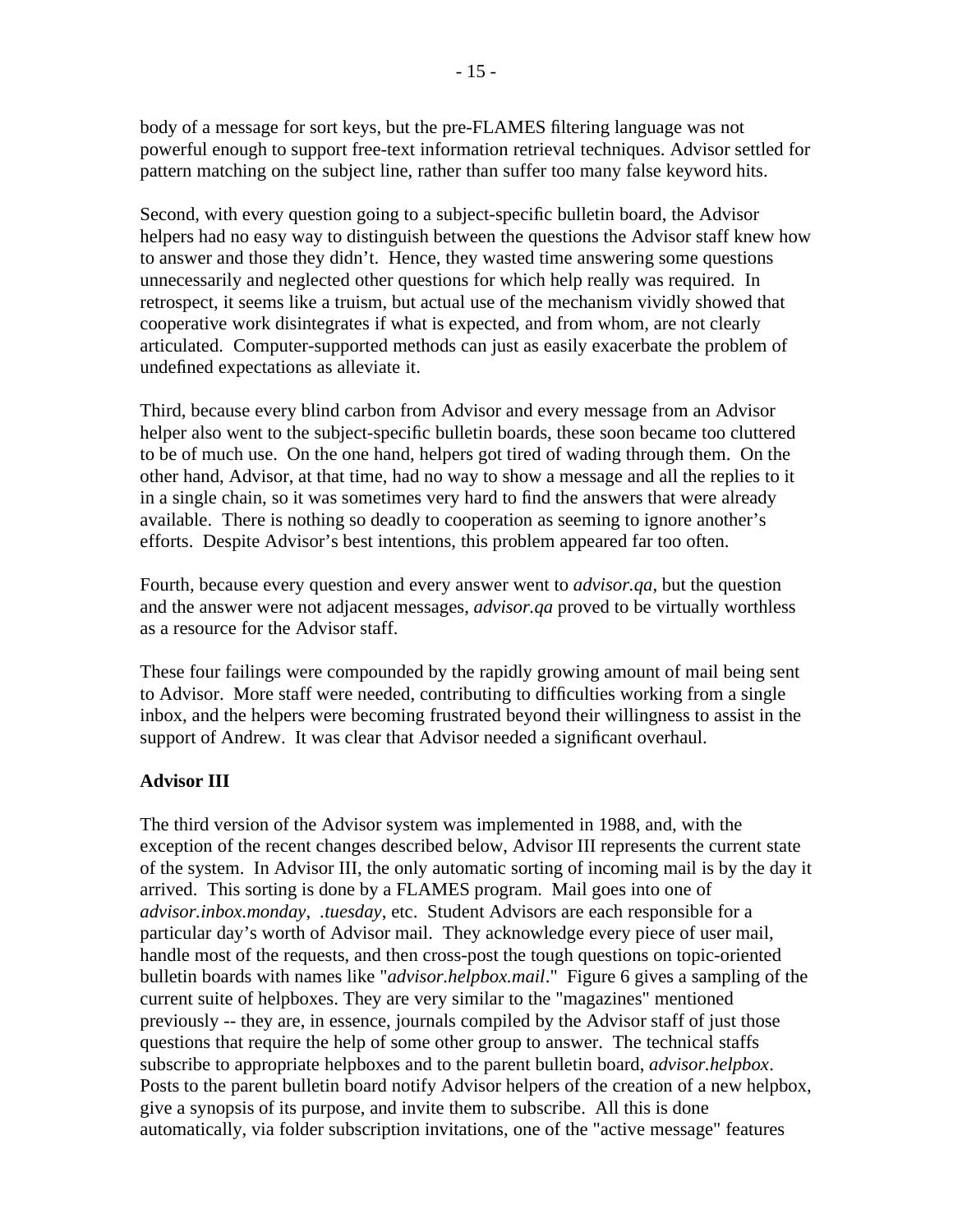#### mentioned above.

Some members of the technical staffs prefer to receive as personal mail the postings to the helpbox they've agreed to monitor. FLAMES makes it trivial to combine any helpbox with a distribution list of interested individuals: these helpers get direct mailings while the bulletin board serves as a shared archive. The helpers' replies go back to Advisor's mailbox, where the FLAMES program processes them and, on the basis of a special reply-to header, places them on the correct helpbox and sends them to any associated distribution lists. The Advisor on whose day the question came in collects the information posted to the helpbox and sends a well-crafted reply to the user.

In addition to the helpboxes, there are *advisor.questions* and *advisor.trail* which provide rudimentary measurement and tracking. Copies of the incoming user mail get placed in *advisor.questions* and *advisor.trail* automatically, thanks to the FLAMES program. Monthly daemons take messages off these bulletin boards and archive them in datestamped subsidiary bulletin boards, for example, *advisor.questions-Apr-1990*. There is even an Advisor bulletin board, *advisor.daemons*, where the daemons report their activities.

To assist Advisors in getting good answers to the users, a collection of interesting questions and their answers is generated on *advisor.outbox*, which replaces *advisor.qa* from Advisor II. The Advisor uses improved message-filing commands to move backto-back question/answer pairs to the *advisor.outbox*. Also, there are two bulletin boards for internal dialog; *advisor.discuss*, for meta-Advisor debate and general Advisor information, and *advisor.official* where official pronouncements from other groups can be posted. *Advisor.official* is how Advisor receives such technical and policy "FYI" ("For Your Information") items, insuring that every Advisor sees the information, not just the Advisor on the day the FYI was sent.

It is important to note that Advisor III no longer applies any social filtering to separate the folks who are likely to be qualified to send us official FYIs from those who are not. Staff in other groups who wish to send us an official FYI simply are told to send it directly to the address "*advisor+official.*"5 6 We apply social pressure on our peers should we ever get information on this channel that is not accurate or useful. In fact, what usually happens is that the Advisors themselves and their supervisors see official pronouncements elsewhere and resend them to *advisor+official*. Another benefit of removing Advisor II's social filtering mechanism is that we no longer discriminate against staff; our peers are able to ask questions of Advisor just as our users do. And by no longer having to maintain lists of who are the helpers, we have been able to expand our assistance base significantly since it is trivial to create and maintain an access group

 $<sup>5</sup>$ The Andrew Message System interprets any address of the form "userid+text" to be deliverable to the</sup> user named on the left of the "+" character. It is up to the FLAMES program processing that user's mail box to take whatever action the user would like, keying off the text to the right of the "+" character. If the user has no FLAMES program, or his FLAMES program doesn't recognize the text, the message is dropped off into the user's mail folder.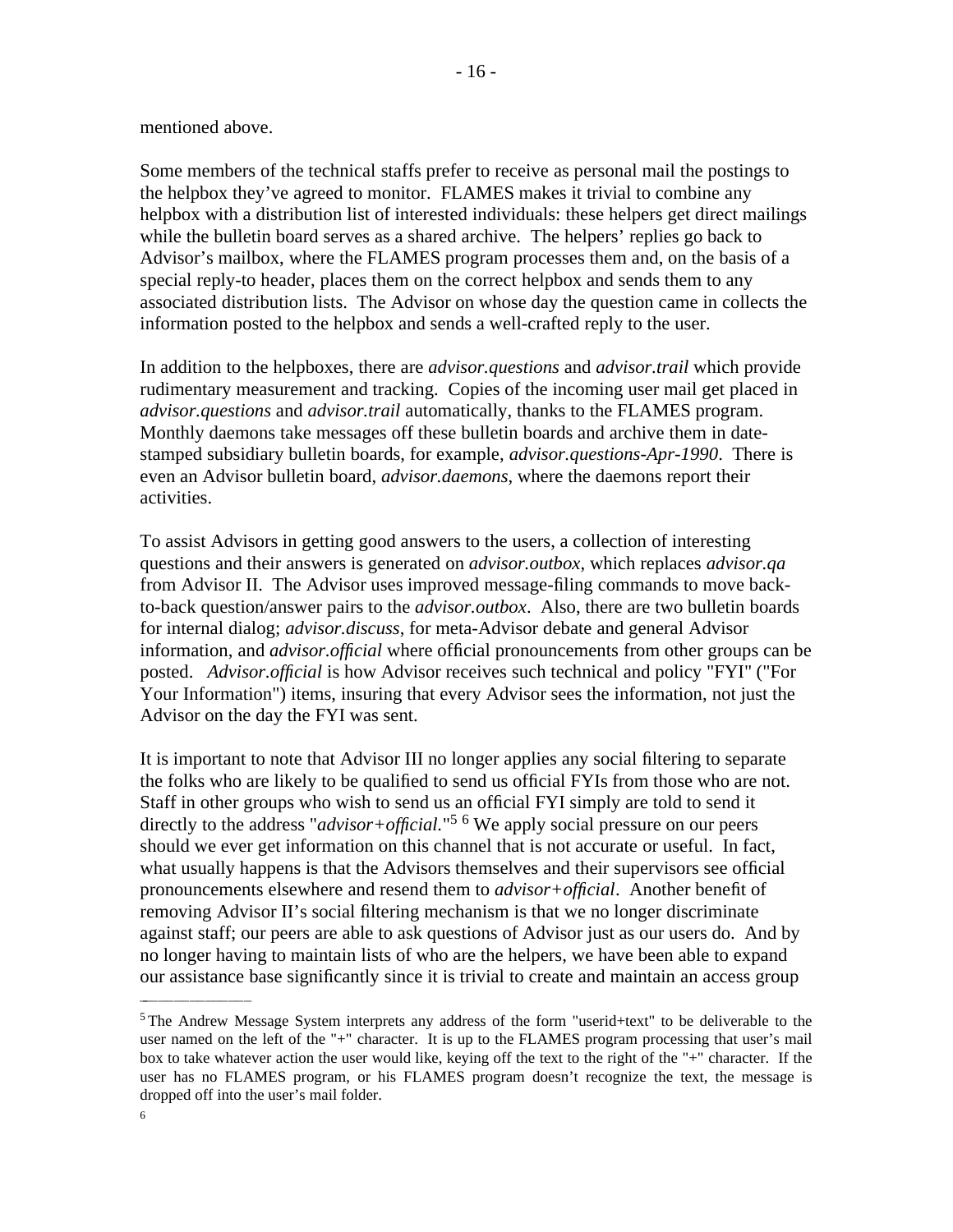for a particular helpbox using the protection mechanisms mentioned earlier.

#### **Evaluation of Advisor III**

By putting human intelligence to work at the heart of the system, the Advisor staff solved, in one stroke, several of the problems that troubled Advisor II. First, Advisor can support a far more fine-grained suite of helpboxes than it could with automatic filing. Poorly phrased subject lines are less of a concern because humans read the mail and digest its contents before passing it to a topical bulletin board. Second, when an Advisor staff member puts a question on a helpbox bulletin board, everyone knows this means that help is genuinely needed. Third, because clutter does not automatically accumulate in the helpboxes, these have become "high-content" bulletin boards that the programmers and administrators feel are worth reading regularly. The payoff for Advisor is a much more reliable information resource. And just in case there are a number of items pending on a given helpbox, the AMS now has a "**Mark Related Messages**" menu option which puts a marker beside all the messages in a given reply-chain. Advisor rarely misses a helper's contribution in the new scheme. Fourth, *advisor.outbox* is a useful repository of previously answered queries because the Advisors themselves decide to post only those question/answer pairs that are likely to be of future use. The questions are now adjacent to their answers with the addition of the message filing command, "**Append to Folder**," which takes a set of marked messages and adds them to the end of a folder, rather than shuffling them into the folder in chronological order.

In summary, though Advisor III lacks the proactive help and the quality assurance that was evident in Advisor II, the Advisor staff is better equipped to handle the load than before. Currently, Advisor receives, on average, 450 new messages per month; 714 messages received is the current single-month record. Note that these are new requests from users; the total number of messages that pass through the Advisor system, including help from Advisor helpers, requests for more information, and replies to users, averages 50 messages per day, or 1500 per month. The student Advisors do an admirable job of performing triage on incoming mail. Full-time DWS staff now function much more as Advisor supervisors, taking areas of technical responsibility, expediting helpbox requests, and insuring that the answers that go out from Advisor are timely and accurate. Messages in Advisor III filter up "manually" through different levels of expertise: the simplest questions are answered by the students, the harder ones are answered by the full-time consultants, and the hardest are tackled by the programmers and administrators themselves. At each level, humans work diligently and efficiently to minimize timedelays inherent in the system. But all parties involved feel that the Advisor scheme focuses and streamlines their efforts.

There were, however, some aspects of Advisor III that cried out for significant improvement. First, there was the problem of correctly routing follow-up mail to the inbox where the initial mail was placed. For example, if the first piece of mail about a particular problem came on Monday and thus was placed in *advisor.inbox.monday*, how would Monday's Advisor continue a dialog with the user on Tuesday, without having all that mail end up in the inbox of the Tuesday Advisor? If the follow-up mail is delivered to the Tuesday Advisor, parallel processing or deadlock can occur as both Tuesday's and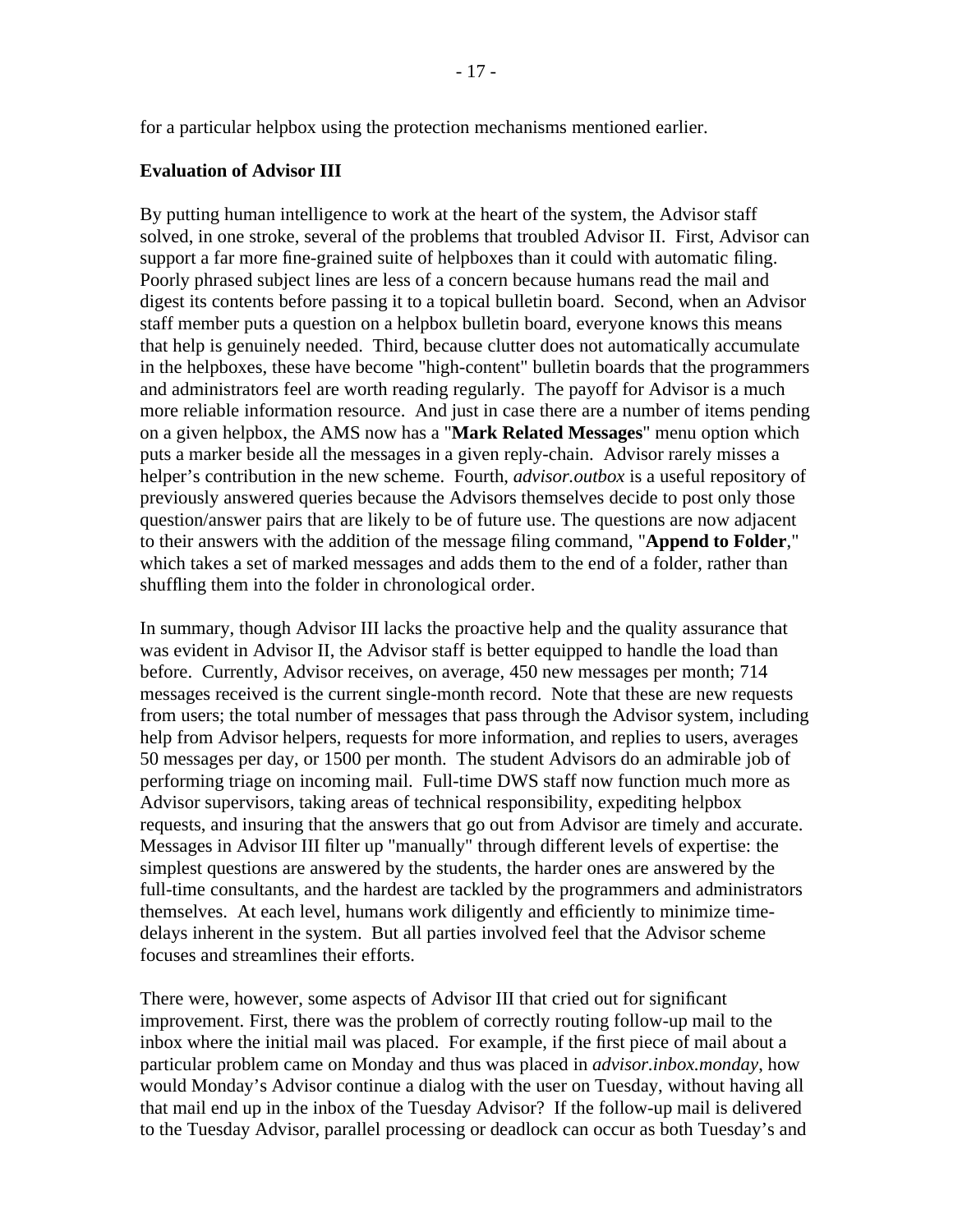Monday's Advisors try to figure out what's going on.

Second, we had no good way to track requests to Advisor. We would have liked to be able to find out quickly, for any particular piece of mail from a user, when that mail arrived, who on the Advisor staff first handled it, who in some other organization is working on it now, what is the current status of the item, and so on. This was just one aspect of a larger need for good monitoring tools on Advisor. We needed ways to measure the flow of questions, their types, the steps taken to answer them, and the mean time to an answer for a user.

Third, Advisor handles a huge load of routine items like requests for more disk quota. These are matters that rarely require attention from the Advisor staff, save to pass them along to a system administrator and send the users an acknowledgment of receipt. It would have been nice if it took little or no effort to handle such requests.

Fourth, routine filing operations were tedious and error-prone. For example, when closing an interesting exchange with a user, the Advisor had to move mail, one by one, into *advisor.outbox*. The messages that constituted the dialog were likely to be spread around in the inbox and were not necessarily connected by the same subject line. The Advisor would have to rummage around and find all the relevant messages, get them over to *advisor.outbox* in the correct order, and then delete the entire set from the inbox.

How the designers of Advisor have addressed these concerns, and what issues remain for future exploration, is discussed in the remainder of this paper.

## **Advisor Today**

The Advisor III system was sufficiently successful that the basic scheme has been left unaltered. Incoming messages are still classified primarily by the date of receipt, and then filtered upward as necessary through human action, allowing the simplest questions to be responded to by the least-expert Advisors. However, the authors believe that the powerful automatic classification features Messages provided encouraged overautomation in Advisor II and that Advisor III was in large part a reaction against such over-automation. The further development of Advisor has been evolutionary, incremental, and in the direction of adding more automation back into the system. This time, automatic mail handling features have been added in a much more selective, principled, and informed way than was the case in the crude keyword-classification mechanisms of Advisor II. Automation has been added where it could solve specific problems in the Advisor mechanism, rather than attempting to automate the entire process at once.

### *Structuring Routine Advisor Actions*

While the Advisor designers were concerned to solve in a piecemeal fashion particular shortcomings with Advisor III, the authors believe that a pattern of development has been emerging which can be characterized as the application of the language-as-action paradigm (explicated in Winograd & Flores (1988) and Winograd (1988)) to various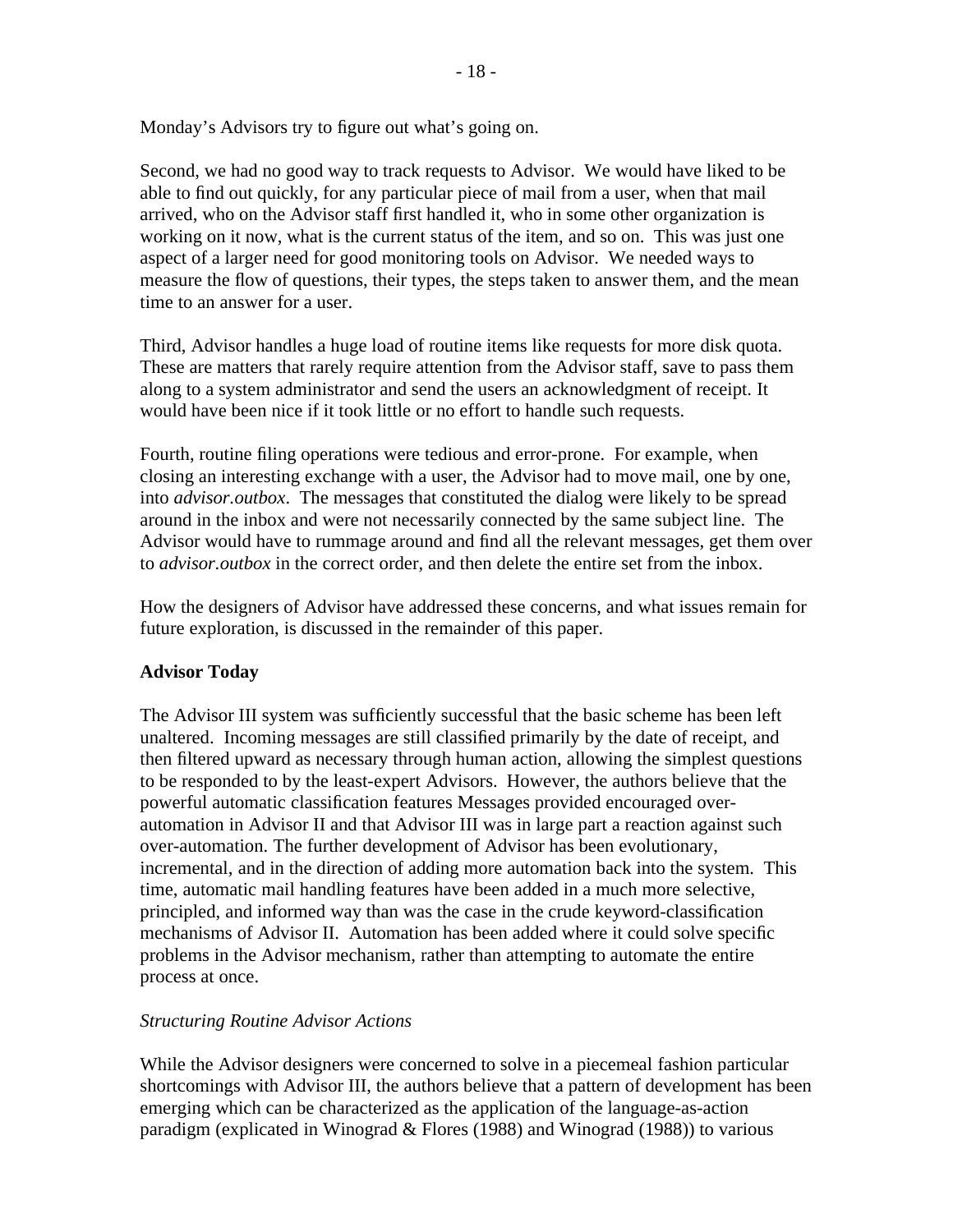aspects of the Advisors' actual work practices. This paradigm, along with the Information and Object Lens work of Malone, et al. (Malone, T., Grant, K., Lai, K.-Y. Rao, R. and Rosenblitt, D. (1987), Lai, K.-Y., Malone, T., (1988)), has guided the Advisor staff toward the semi-formalizing of certain linguistic "steps" that Advisor frequently makes in the "language dance" from initial query to final answer.

We mentioned earlier that sorting Advisor mail by day creates the problem of how Monday's Advisor continues a dialog with a user on Tuesday, without getting in the way of the Tuesday advisor. This problem is solved with the Messages customization facilities mentioned earlier. The designers of Advisor have developed a suite of specialized message sending/replying commands on the "*Advisor*" menu card of the "messages-send" window as shown in Figure 7. These commands, which are also bound to keys, insert a special reply-to message header on the outgoing mail. That mail, and all mail in reply to it, get sorted into the correct day's inbox by virtue of that header. So even though the follow-up reply from the user comes in on Tuesday, it still goes to the Monday inbox, where Monday's Advisor is waiting for it. This mechanism is not foolproof. For example, a user may send in a piece of mail at 11:59pm on Monday and follow it at 12:01am on Tuesday with another piece of mail about the same matter, but with a completely different subject line. Since no reply from Advisor has come to the first message to provide the hook on which to hang subsequent dialog, the two messages are going to end up on different inboxes and the Monday and Tuesday Advisors are going to have to work it out. Still, the special reply-to header works in most cases to route extended mail exchanges correctly.

Notice in Figure 7 that these commands make no mention of any particular day of the week. The day-specific special message header is correctly inserted by virtue of an environment variable, *DAY*, which conditions the behavior of this single set of commands automatically and appropriately. This variable is set for each Advisor in a personal setup file he invokes whenever he logs into the Advisor account. Should this setup mechanism fail and the *DAY* variable be undefined, the sending/replying commands will prompt the Advisor for which day of the week it is that he is now answering. The Advisor can enter the day on the fly and can also set *DAY* for the rest of the session with the "**Change Advisor Day**" menu action. Staff members who work on more than one day's worth of incoming messages can, in a single Advisor session, trivially switch back and forth between, say, their identity as the "Tuesday advisor" and their identity as the "Wednesday advisor." With a single operation, they change all of the special header information that identifies and tracks their correspondence in these roles.

The second problem, tracking the actions that have been taken in response to a user's request for assistance, is one that Advisor continues to wrestle with. To provide the hooks for a solution, the Advisor staff introduced the notion of special message headers that indicate the "state" of each piece of Advisor mail in the progression from initial acknowledgment to closure. State is automatically set by use of the four sending/replying commands shown in Figure 7: "**Acknowledgment**," "**Request for Information**," "**For Your Information**," and "**Final Answer**," each of which marks the outgoing message with a distinct state message header: "ACK," "RFI," "FYI," and "ANS," respectively. A reply from the user to an Advisor message of a particular state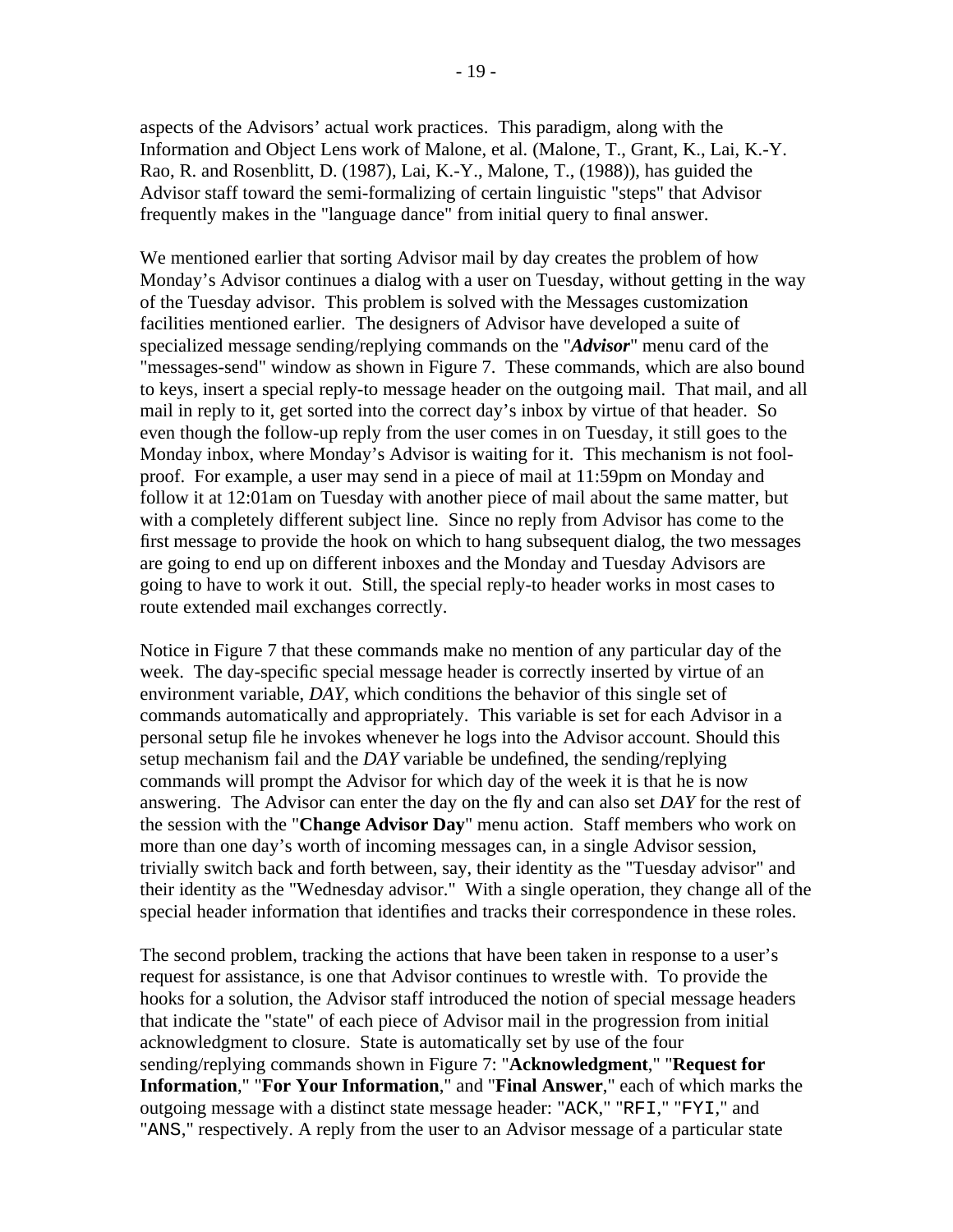can inherit the same state message header, which in turn can be processed by either Ness or FLAMES to generate rudimentary tracking and measurement. For example, one could go to advisor.trail, start with a user's initial request, and trace the entire exchange, noting Advisor's acknowledgment of the query, all requests for and provision of further information, and what Advisor believed to be the closing message. If the user replies to that "final answer" it indicates that the matter is still open. Unfortunately, there is currently no way to go back and change the state of Advisor's first "final answer" to something like "first try at an answer," "second try at an answer," and so on. As we have said, tracking a user's request is not yet fully developed in the current Advisor system.

The third area of concern in Advisor III is that of quickly handling the large volume of mail that requires nothing more than "message-shuffling" on Advisor's part. The most frequent request of this sort is the request for more disk quota. The Advisor neither dictates nor applies the quota policy and does not have the privileges required to actually change a user's quota. Thus, the Advisor does little more than acknowledge the user's request and pass it along to the Accounts group, who make the judgment whether additional quota should be granted and perform the necessary steps required to increase the user's quota. To streamline handling quota requests, the Advisor staff created the pair of menu actions "**Quota**" and "**Quota Reply,**" also shown in Figure 7. First the Advisor chooses the "**Forward**" menu action to create a message-sending window with the user's mail in it, giving the Advisor the opportunity to make annotations if warranted. Then the Advisor chooses "**Quota**." The user's message is automatically addressed to *advisor.helpbox.quota*, and a command is run to generate some information about the requester's current disk usage. The results from this command, which are captured in a distinctive font, are prepended to the user's text and the resulting message is sent off with the state message header, "Quota," which gives us a hook for measuring the number of quota requests Advisor processes. The message also has a modified reply-to header so that both the user and Advisor will be notified by the Accounts group when the user's quota request has been processed. The Advisor acknowledges the user by using "**Quota Reply**," which sends a message containing a prepared text about policy and current resource constraints.

The pair of commands, "**Helpbox**" and "**Helpbox Reply**," are simply generalizations of the quota operation. After choosing the "**Forward**" menu action, addressing the mailto-be-forwarded to the correct helpbox, and adding any commentary the Advisor thinks will be useful to the readers of that helpbox, the Advisor chooses the menu action, "**Helpbox**." The state message header "Helpbox" is added to the message and the message goes to the specified helpbox. The state message header is a hook both for tracking Advisor's actions in getting an answer for the user, particularly to remind one of pending requests for assistance, and for measuring the frequency with which Advisor asks for help from the technical staffs.

The fourth problem with Advisor III was the clumsiness of certain filing operations that Advisor performed frequently. Compound commands on the "*Classify*" menu card of the messages-reading window, shown in Figure 8, were created to make these actions easy. The menu action "**Current -> Outbox**" appends the currently displayed message to *advisor.outbox* and removes it from the inbox. The menu action "**Related -> Outbox**"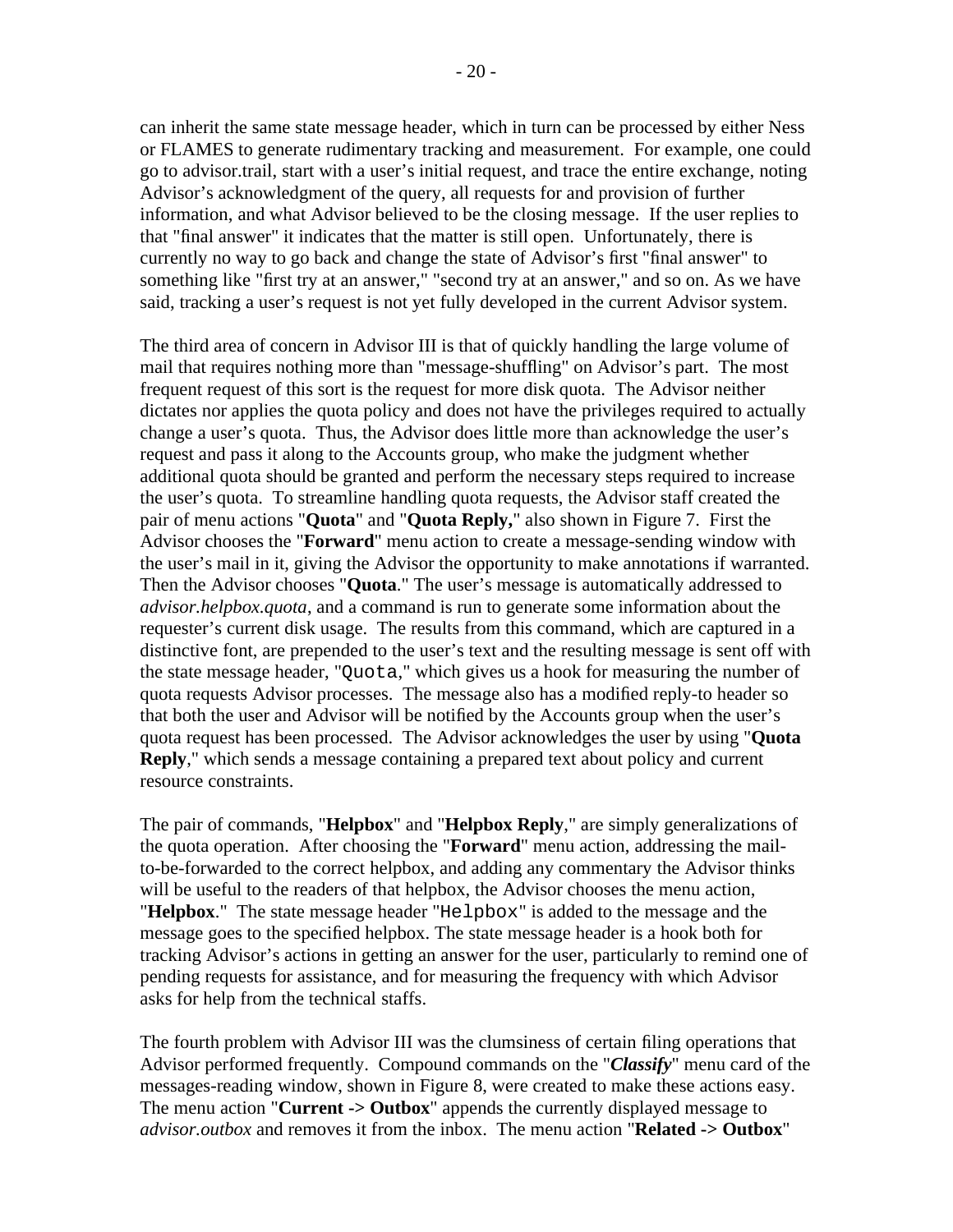gathers the messages that are in the same reply-chain as the currently displayed message, appends them to the outbox, and removes them from the inbox. If necessary, the Advisor can generate a reply-chain with the "**Mark Related Messages**" menu action, mark additional relevant messages by pointing and clicking, and then use the menu action "**Marked -> Outbox**" to move the entire group of messages to the outbox, deleting them from the inbox.<sup>7</sup>

In summary, the four problem areas for Advisor III have been attacked by putting some structure into common Advisor behaviors. The designers of Advisor have made some investigation of the varying illocutionary implications of such linguistic actions as sending an acknowledgment or requesting more information. Though there is much more fruitful development to be done in this area, the authors are satisfied that this kind of approach is the right one for the principled addition of automation to the Advisor service.

### *Linking Support Groups*

The Distributed Workstation Services group has for some time been exporting the Advisor concept and connecting the Advisor system to other help groups on campus. The most mature example to date is a bridge between the *advisor.helpbox.datacomm* bulletin board and a suite of bulletin boards attached to an account, dc0m, belonging to the Network and Communications group. Rather than have these folks subscribe to the Advisor helpbox as a second source of input to their group, the Advisor designers created a "hot link" between the two groups. When Advisor puts mail into its datacomm helpbox, it is automatically resent to dc0m with a special header. When someone in Data Communications replies to that mail, by virtue of that header, it comes back directly to Advisor's helpbox, just where the Advisor expects to find it. There are similar links to other groups who employ Advisor-like systems that we have exported for both academic and administrative use. In this way, DWS hopes to provide these groups with a common front-end to the community -- mail to Advisor -- while allowing them to use whatever internal consulting structures suit them best. It is our belief that a large part of Distributed Workstation Services' role is to enable this kind of distributed support.

### *Revealing Advisor's Inner Workings to Users*

Another subtle but useful change has been in making the hidden structure of the Advisor system more visible to sophisticated users. The Advisor system was heavily oriented from the very beginning to the notion that users would simply send mail to "advisor" and the right thing would happen automatically. That this is ideal for novice users is virtually self-evident. However, it has come to seem desirable to give expert users the ability to direct certain kinds of requests more specifically. (This is an interesting parallel to the

<sup>7</sup> Another evolutionary change in the Advisor system has been the development of customized environments for each of the Advisor staff members. Staff members have developed their own auxilliary subsystems, including additional bulletin boards for their own pending Advisor items, and have elaborately customized compound operations defined as well. The move-to-pending menu actions in Figure 7 are examples of a "personal" extension of the Advisor mechanism which has been adopted by all the Advisors.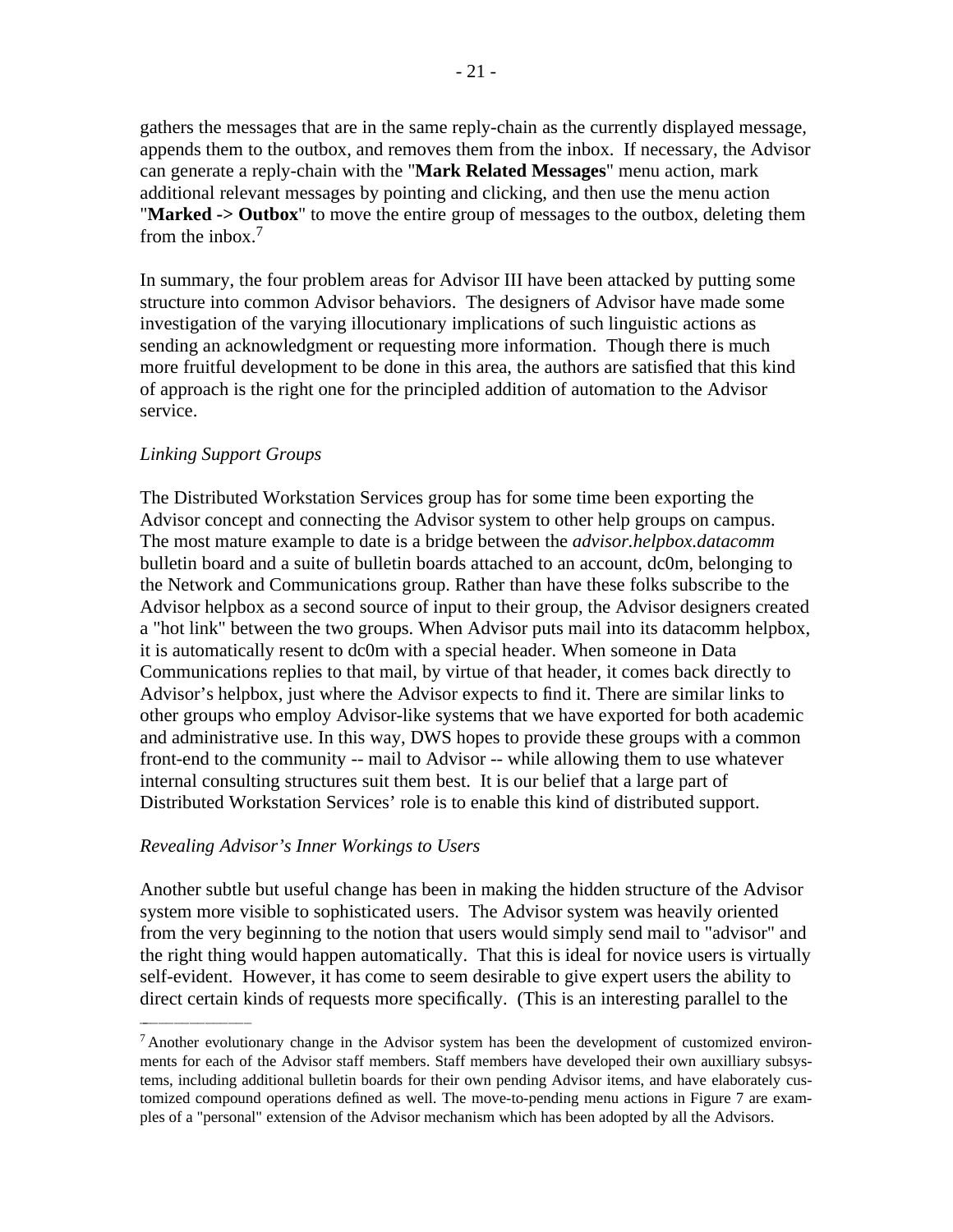general effort, in the Messages interface, to accommodate novices by default but to provide powerful and sophisticated features to those who want them.) Thus, for example, an expert can now send a security-related message to "*advisor+security*," and it will be delivered directly to the Advisor staff members concerned with security issues. In this case, not only is the message delivered more directly, it is also more private -- fewer staff members will see what may be a rather sensitive message.

#### **Advisor's Future**

#### *Structuring Routine User Actions*

It would be nice if the Advisors did not have to handle such commodity services as quota requests, but had them forwarded immediately to the staff who do take care of such matters. However, the experience with automatic classification by keywords in Advisor II suggests that a simple keyword-based approach to routing such messages might well backfire. Instead, the Advisor staff is developing a combination of mail templates, Ness extension programs, and FLAMES programs that permit users to create semi-structured messages, similar in spirit, though not in detail, to those of the Information Lens system (Malone, et al. (1987)), which can then be reliably routed automatically. For example, a user might type a command such as "more-quota" and be presented with a new mailsending window, containing an interactive form containing various headers, fields, and relevant information, some of which may be filled in automatically. The data thus generated is then used by Advisor's FLAMES program to send an appropriate acknowledgment automatically and route the mail directly to the right place, rather than have it filter through the normal Advisor mechanism. Once we work out the kinks in a limited domain like quota requesting, the Advisor developers hope to follow this prototype with interactive templates and FLAMES parsings for bug reports, requests for new features, and the like.

#### *Automatic Advisor "Claim Checks" and Social Filtering*

We indicated earlier that we have not completely solved the problem of routing all mail from a user about a given problem to a single Advisor's inbox. It has been proposed that the FLAMES file which processes incoming Advisor mail immediately sends back to the user a confirming message which will ask the user to send Advisor any further messages about the matter at hand by replying to this "claim check" message. While such a claim check could be implemented today, the Advisor staff feels it makes more sense to introduce this after we have supplied some Advisor-submission templates, because then the claim check that is returned can be made apropos of the type of query Advisor received. And here is where Advisor may introduce social filtering again. For example, if the submission mechanism can automatically generate information about the status of the sender (e.g. faculty, staff, student, which department, etc.), then the handling of this mail, including the initial claim check, can be sensitive to the different needs of these constituencies and the (possibly) different computing policies that apply to various groups.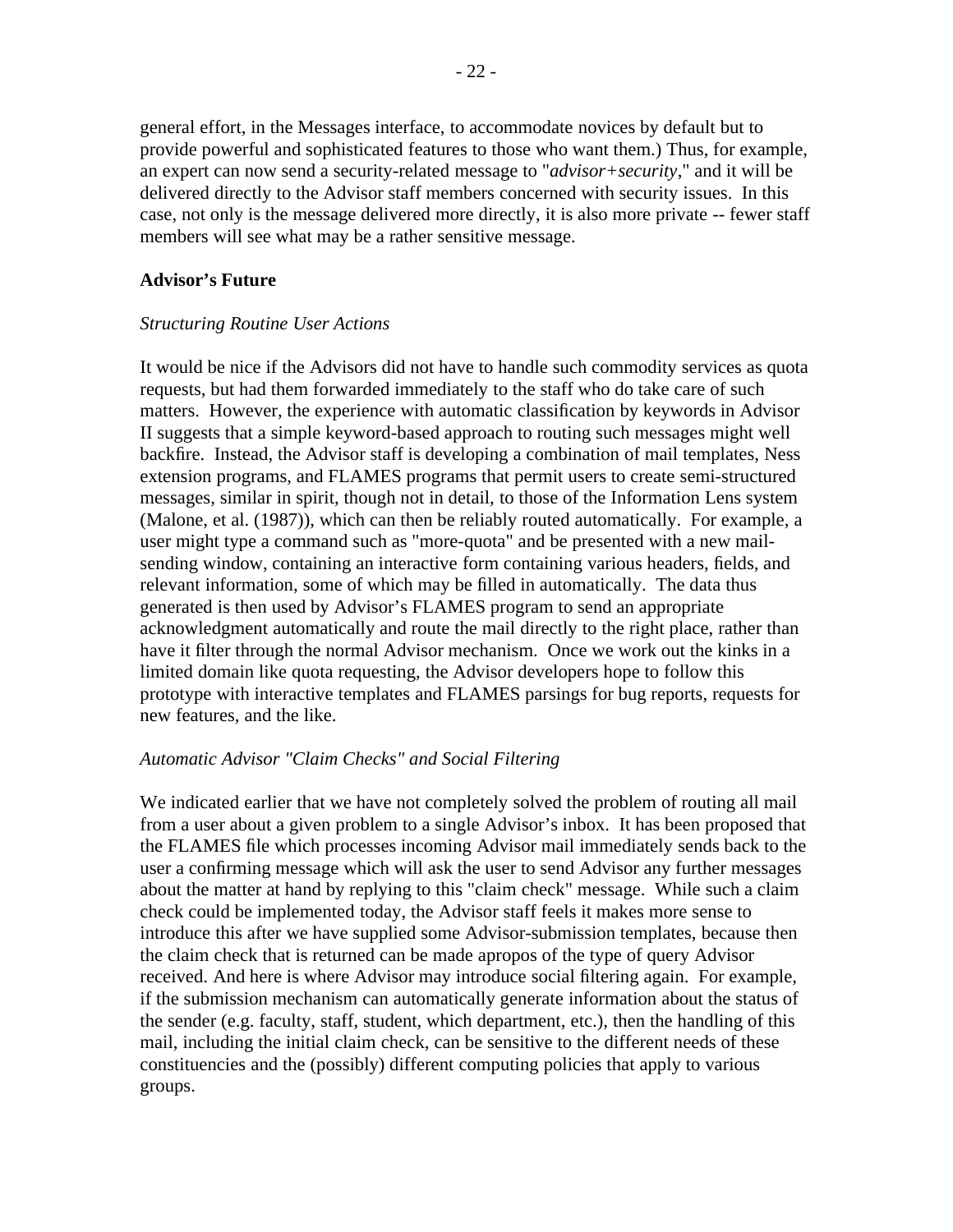#### *Structuring Routine Helper Actions*

Those who cooperate with Advisor by reading helpboxes and posting information there do so on a voluntary basis. It would be useful to develop tools for the helpers that semiformalize their uptake of Advisor's requests for assistance. To design such tools will require careful thought about various illocutionary categories like directives -- Advisor messages that attempt to get the helpbox reader to do something (e.g. answer the forwarded question), and commissives -- helper messages that commit the helper to some action (e.g. fix some bug by a certain date). Furthermore, the helpers need some way to transfer ownership of a commitment, and both Advisor and the helpers need tools to facilitate the negotiation of help commitments, especially if they are subject to change as new information and technical and resource feasibilities warrant. Similarly, if the staffing model for Advisor changes significantly from that of an Advisor taking an entire day's worth of Advisor mail to a queue of requests that all the Advisors draw from, then there may be much greater need for internal mechanisms whereby different Advisor staff members can take up, transfer, and close responsibility for individual user requests. The work of Winograd and Flores, especially as it has begun to appear in software products like The Coordinator, is fundamental to our explorations in this area.

### *Tracking and Measurement Revisited*

An experiment has been conducted with the Advisor system to use our FLAMES program to automatically generate an Informix database of tracking information about all the traffic through the Advisor system. This database, which was a course project for a group of students in the Social and Decision Science department, never went into fullscale use, largely due to a lack of programming resources,. Nevertheless, the idea seems very promising, and also points strongly to the lack of database facilities as an underlying weakness in AMS. The Advisor staff is looking for additional resources to take up this project in earnest. The result will be a system parallel to Advisor's myriad bulletin boards that both the Advisors and their supervisors can use to get status on a particular user request, as well as to generate routine statistical measures and reports.

### *Question/Answer Service for Users*

The *advisor.outbox* is a fairly useful collection for Advisor's own use. But the notion of a database or a hyper-document of commonly asked questions and expert answers that grows in step with Advisor's question-answering is what we are aiming for. Such a tool would be enormously valuable to the Advisors themselves, their helpers, and other computing consultation services around campus. With careful user-interface design and expert system intelligence, it could also be most beneficial to the end user, provided that the information was timely, accurate, and easy to navigate. A recent example of the sort of system we would like to graft onto Advisor is the Answer Garden (Ackerman & Malone (1990)).

#### *Other Engines Behind the AMS Front-end*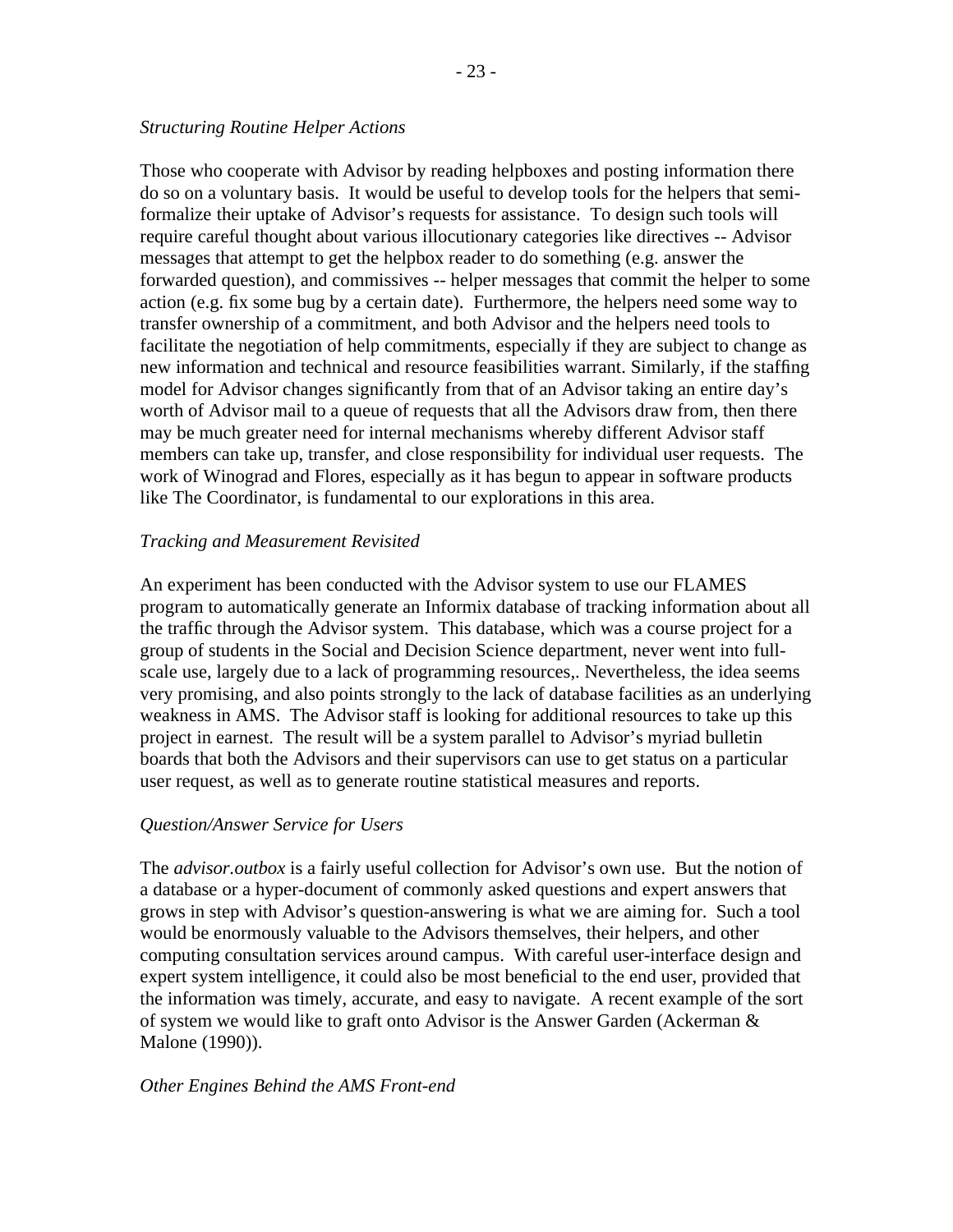The infrastructure for the Advisor service was put together using AMS bulletin boards as much because that's the tool we had available as because of any intrinsic virtues of bulletin boards. Exploring other computer-based communication technologies would be a useful exercise. For example, computer conferences are a different breed of animal than bulletin boards. It would be very instructive to re-implement Advisor's helpboxes using an advanced conferencing system, one rich in mechanisms for assigning various roles and passing control of "the floor," in order to see how many of the tools for semiformalizing Advisor and helper behaviors simply fall out as a consequence of the particular strengths of computer conferencing.

At a more fundamental level, it is clear to the authors that the Advisor service has nearly reached the limits of what current AMS bulletin boards can do as information repositories -- AMS does not provide a general database mechanism, but Advisor often needs one. Then again, without AMS and its powerful kit of features and customization and extension mechanisms, the Advisor staff, who are neither academics nor researchers, but practicing consultants and service providers, would likely never have pursued the vision of computer-supported cooperative consulting to the point where such limitations become apparent. When the son-of-AMS is available, whatever that might be, the designers of Advisor are poised and ready to investigate the avenues of development outlined above.

# **Conclusions**

The Messages interface has been highly successful as a user interface, easily learned and appreciated by novices, easily extended by experts, and powerful enough to support major cooperative work applications. Although one such program cannot be considered proof, it lends support to the notion that power and usability are not fundamentally incompatible. It demonstrates one approach to reconciling power and usability, which entails tailoring all default behavior to novices while providing a simple and graceful mechanism by which experts can extend its power.

The evolution of the Advisor system has taught its designers a great deal about computer-supported cooperative work. Our failed experiments have been the most instructive of all our experiences. But with each incarnation, Advisor feels more and more like an enduring technology for user support in times when central consulting services are lean and everyone looks to some form of distributed consulting to ease the load. We realize that we have only begun to scratch the surface, but we feel we are taking the right steps to exploit the ever-increasing power and sophistication of distributed computing in higher education. The Advisor staff, most of whom are not programmers, have proven able to use the expert-oriented features of the Andrew Message System to develop FLAMES programs, customized compound commands, hot links between support systems, Advisor-templates, and interfaces to alternative engines independently, in large measure, of the AMS developers. It is by virtue of putting these tools in the hands of cooperating workers that the Advisor system continues to be an interesting example of how the AMS supports a large, important, complex, "real-life" cooperative work application.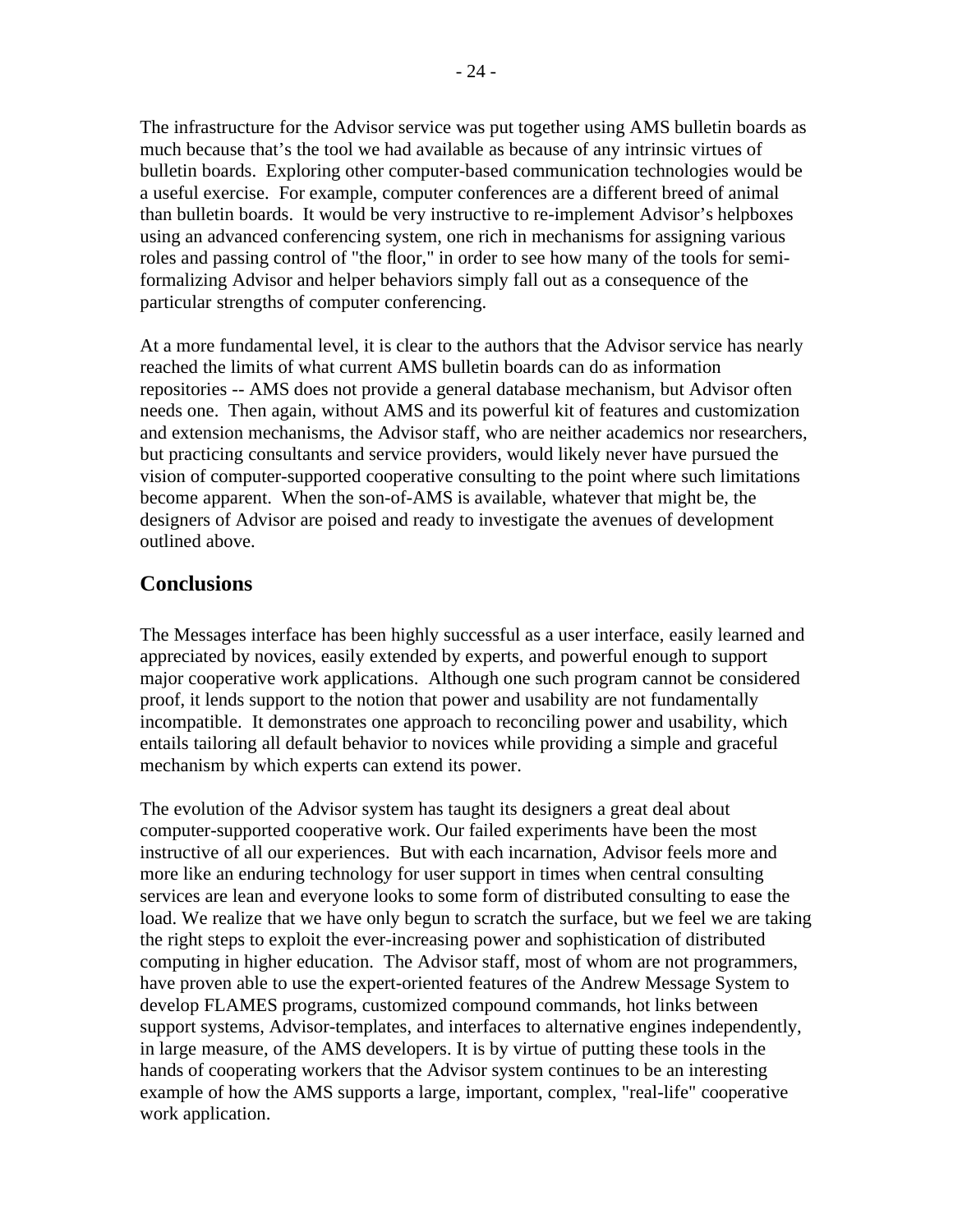## **Acknowledgments**

Messages is a part of the Andrew Message System, which was developed by Nathaniel Borenstein, Jonathan Rosenberg, Craig Everhart, Bob Glickstein, Adam Stoller, and Mark Chance, and Mike McInerny. Substantial parts of the Messages user interface reflect the suggestions and experiences of thousands of users, but most especially the suggestions of Dan Boyarski, Chris Haas, Chris Thyberg and Pierette Maniago, who devoted substantial time and effort to studying, deploying, and extending the system. The Andrew Message System was built on top of the rich infrastructure provided by the Andrew File System and the Andrew Toolkit, which are themselves the product of a great deal of work by a great many top-notch software developers. The Andrew Message System and the Andrew Toolkit are part of the Andrew software as distributed on the X11R4 tape from MIT. They are freely available to all interested parties.

Advisor II was conceived by Chris Thyberg and implemented by Pierette Maniago, with help from Nathaniel Borenstein. Advisor III was designed and implemented by Chris Thyberg, Pierette Maniago, and Adam Stoller. Recent Advisor extensions are the work of Chris Thyberg, Wallace Colyer, Judith Jackson, Bob Glickstein, and Michael Riccio. And continued thanks go to our frontline Advisors over the years. They are the real answer-givers and they have been an unfailing source of useful suggestions for the improvement of the Advisor mechanism and of distributed user support in general.

Finally, none of the work described here would have been possible without the encouragement and support of some very enlightened and visionary management at both CMU and IBM. This paper was written with the support of equally enlightened management at Bellcore.

Judy Jackson helped substantially with the description in this paper of the Advisor system. The paper also benefited greatly from the comments of several anonymous reviewers, as well as Terilyn Gillespie, Peter Clitherow, Bob Kraut, and Steve Rohall.

### **References**

Ackerman, M. & Malone, T. (1990). "Answer Garden: A Tool for Growing Organizational Memory," *Proceedings of the Conference on Office Information Systems*, Cambridge, Massachusetts.

Borenstein, N. S., & Gosling, J. (1988). "UNIX Emacs as a Test-bed for User Interface Design," *Proceedings of the ACM SIGGRAPH Symposium on User Interface Software*, Banff, Alberta.

Borenstein, N. S., Everhart, C. F., Rosenberg, J., & Stoller, A. (1988). "A Multi-media Message System for Andrew," *Proceedings of the USENIX 1988 Winter Technical Conference,* Dallas, Texas.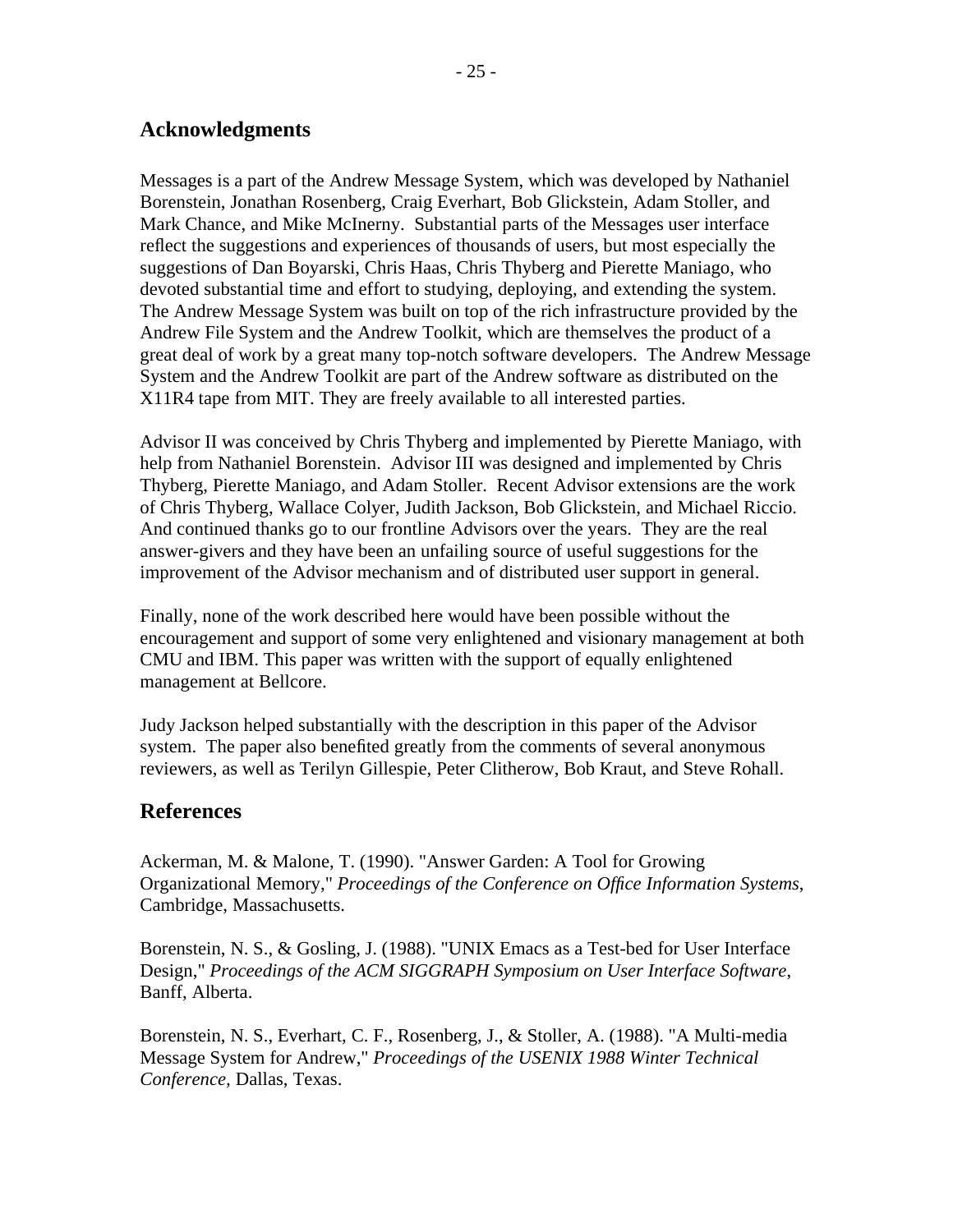Borenstein, N. S., & Thyberg, C. (1988). "Cooperative Work in the Andrew Message System," *Proceedings of the Conference on Computer-Supported Cooperative Work*, CSCW 88, Portland, Oregon.

Borenstein, N. S., Everhart, C. F., Rosenberg, J., & Stoller, A. (1989). "Architectural Issues in the Andrew Message System," *Message Handling Systems and Distributed Applications*, in E. Stefferud, O-j. Jacobsen, and P. Schicker, eds., North-Holland.

Borenstein, N. S. (1990a). *People Are Perverse: The Human Factor in Software Engineering*, in preparation.

Borenstein, N. S. (1990b). "CMU's Andrew Project: A Report Card," submitted to Communications of the ACM.

Borenstein, N. S. (1990c). *Multimedia Applications Development with the Andrew Toolkit*, Prentice Hall.

Borenstein, N. S. (1990d). "MAGICMAIL: A Secure and Portable Language for Active Messaging," in preparation.

Hansen, W. (1990). "Enhancing documents with embedded programs: how Ness extends insets in the Andrew ToolKit," *Proceedings of IEEE Computer Society 1990 International Conference on Computer Languages*, New Orleans.

Howard, J. (1988). "An Overview of the Andrew File System," *Proceedings of the USENIX 1988 Winter Technical Conference*, Dallas, Texas.

Howard, J., Kazar, M., Menees, S., Nichols, D., Satyanarayanan, M., Sidebotham, R., and West, M. (1988). "Scale and Performance in a Distributed File System," *ACM Transactions on Computer Systems*, Vol. 6, No. 1.

Kazar, M. (1988). "Synchronization and Caching Issues in the Andrew File System," *Proceedings of the USENIX 1988 Winter Technical Conference*, Dallas, Texas.

Kazar, M., & Spector, A. (1989). "Uniting File Systems," *UNIX Review*, March, 1989.

Lai, K.-Y., & Malone, T., (1988). "Object Lens: A 'Spreadsheet' for Cooperative Work," *Proceedings of the Conference on Computer-Supported Cooperative Work*, CSCW 88, Portland, Oregon.

Malone, T., Grant, K., Turbak, F., Brobst, S. & Cohen, M. (1987). "Intelligent Information-Sharing Systems," *Communications of the ACM*, vol 30, no. 3, May, 1987.

Malone, T., Grant, K., Lai, K.-Y. Rao, R. & Rosenblitt, D. (1987). "Semi-structured messages are surprisingly useful for computer-supported coordination." in Greif, I., *Computer Supported Cooperative Work: A Book of Readings*, Morgan Kaufman.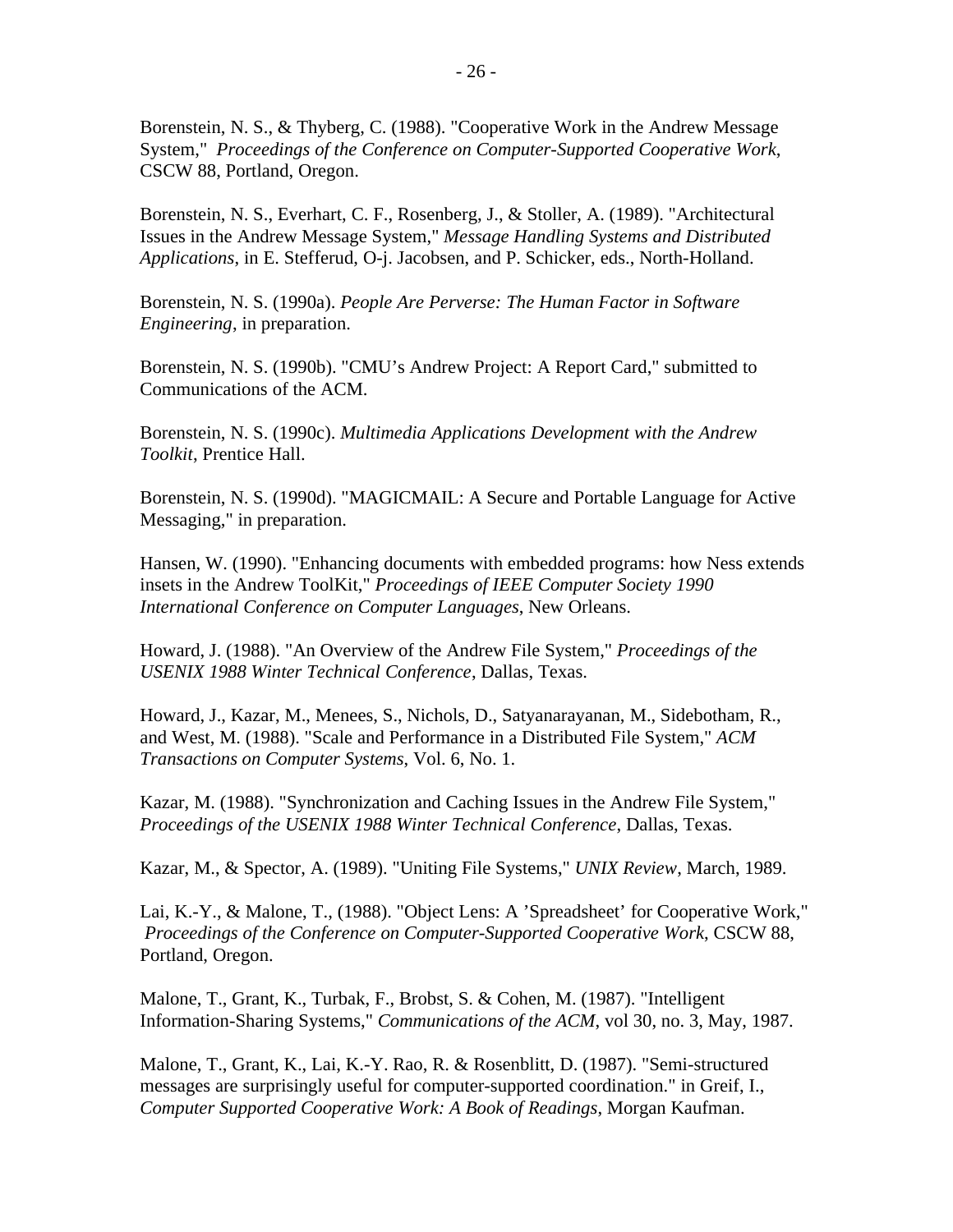Morris, J., Satyanarayanan, M. Conner, M., Howard, M., Rosenthal, D., & Smith, F. (1986). "Andrew: A Distributed Personal Computing Environment," C*ommunications of the ACM*, Volume 29, Number 3, March, 1986.

Morris, J. (1988). "Make or Take' Decisions in Andrew," *Proceedings of the USENIX 1988 Winter Technical Conference*, Dallas, Texas.

Palay, A., Hansen, W., Kazar, M., Sherman, M., Wadlow, M., Neueundorffer, T., Stern, Z., Bader, M., & Peters, T. (1988). "The Andrew Toolkit: an Overview," *Proceedings of the USENIX 1988 Winter Technical Conference*, Dallas, Texas.

Rosenberg, J., Everhart, C., & Borenstein, N. (1987) "An Overview of the Andrew Message System," *Proceedings of SIGCOMM '87 Workshop*, *Frontiers in Computer Communications Technology*, Stowe, Vermont.

Scheifler, R., & Gettys, J. (1987). "The X Window System," *ACM Transactions on Graphics*, Vol. 5, No. 2, April, 1987.

Stallman, R. (1981). "EMACS, the Extensible, Customizable Self-documenting Display Editor," *Proceedings ACM SIGPLAN SIGOA Symposium On Text Manipulation*, Portland, Oregon.

Thyberg, C. (1988). "Advisor - An Electronic Mail Consulting Service," *Proceedings ACM SIGUCCS User Services Conference XVI*, Long Beach, California.

Winograd, T. & Flores, F. (1986). *Understanding Computers and Cognition*, Addison-Wesley.

Winograd, T. (1988). "A Language Perspective on the Design of Cooperative Work," in Greif, I., *Computer Supported Cooperative Work: A Book of Readings*, Morgan Kaufman.